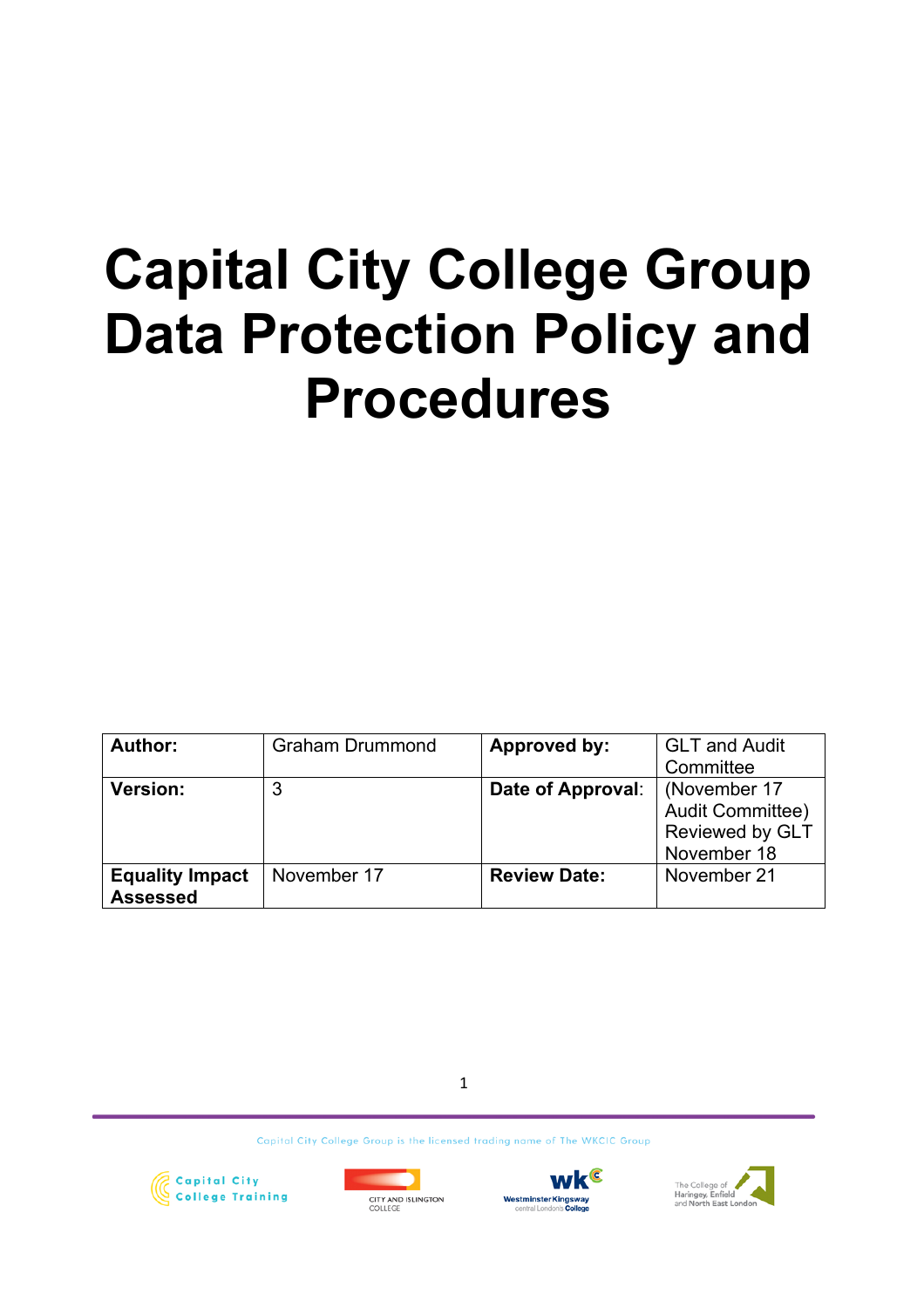## **Table of Contents**

| А.  |  |
|-----|--|
|     |  |
| В.  |  |
| C.  |  |
| D.  |  |
|     |  |
| Е., |  |
| F.  |  |
| G.  |  |
| Η.  |  |
| L.  |  |
| J.  |  |
| Κ.  |  |
|     |  |
|     |  |
|     |  |
|     |  |
|     |  |
|     |  |
|     |  |
|     |  |

 $\overline{2}$ 







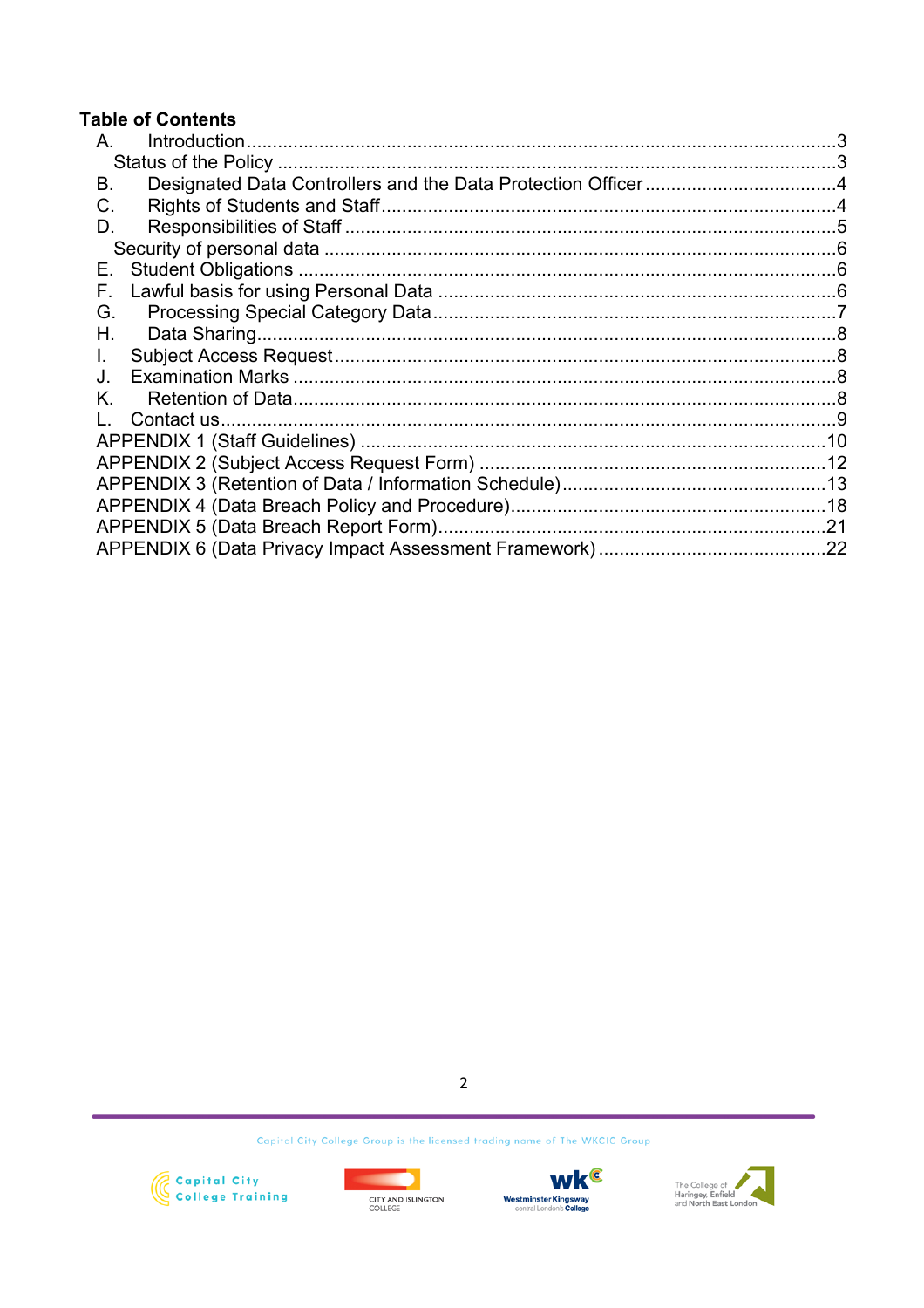# **A. Introduction**

- 1. In order to carry out its role as a provider of training and education Capital City College Group (CCCG) is required to process personal data about its staff, students and other users. This information is used to monitor performance, achievements and ensure the safety of its staff and students. It is also necessary to process information so that staff can be recruited and paid, courses organised and delivered and legal obligations to funding bodies and the Government complied with.
- 2. In line with article 5 of the General Data Protection Regulation, CCCG will comply with the following data protection principles and will ensure that personal data is:
	- Processed in a lawful, fair and transparent manner;
	- Collected for a specified and legitimate purpose and not processed in a manner which is incompatible with those purposes;
	- Adequate, relevant and limited to what is necessary in relation to the purposes for which they are processed;
	- Accurate and, where necessary, kept up to date;
	- Kept in a form which permits identification of data subjects for no longer than is necessary for the purposes for which the personal data is processed;
	- Processed in a manner that ensures appropriate security of the personal data
- 3. CCCG staff and others who process or use any personal information must ensure that they follow these principles at all times. This Data Protection Policy and Procedures document is intended to ensure that this happens.

## **Status of the Policy**

- 4. This policy does not form part of the formal contract of employment for staff, but it is a condition of employment that all college personnel must comply with this policy.
- 5. Any failure to follow the policy can, therefore, result in disciplinary proceedings. Any member of staff who considers that the policy has not been followed in respect of personal data about a student or themselves should raise the matter with the designated controller within their area of work within the Group, in the first instance. If the matter is not resolved, it should be raised as a formal grievance under the Group's Grievance Procedures.
- 6. Any deliberate breach of the Data Protection Policy may lead to disciplinary action being taken or access to CCCG facilities being withdrawn and even a criminal prosecution (if there is evidence that personal information has been used for personal gain). Any questions or concerns about the interpretation or operation of this Policy should be taken up with the designated relevant data controller or the Data Protection Officer.









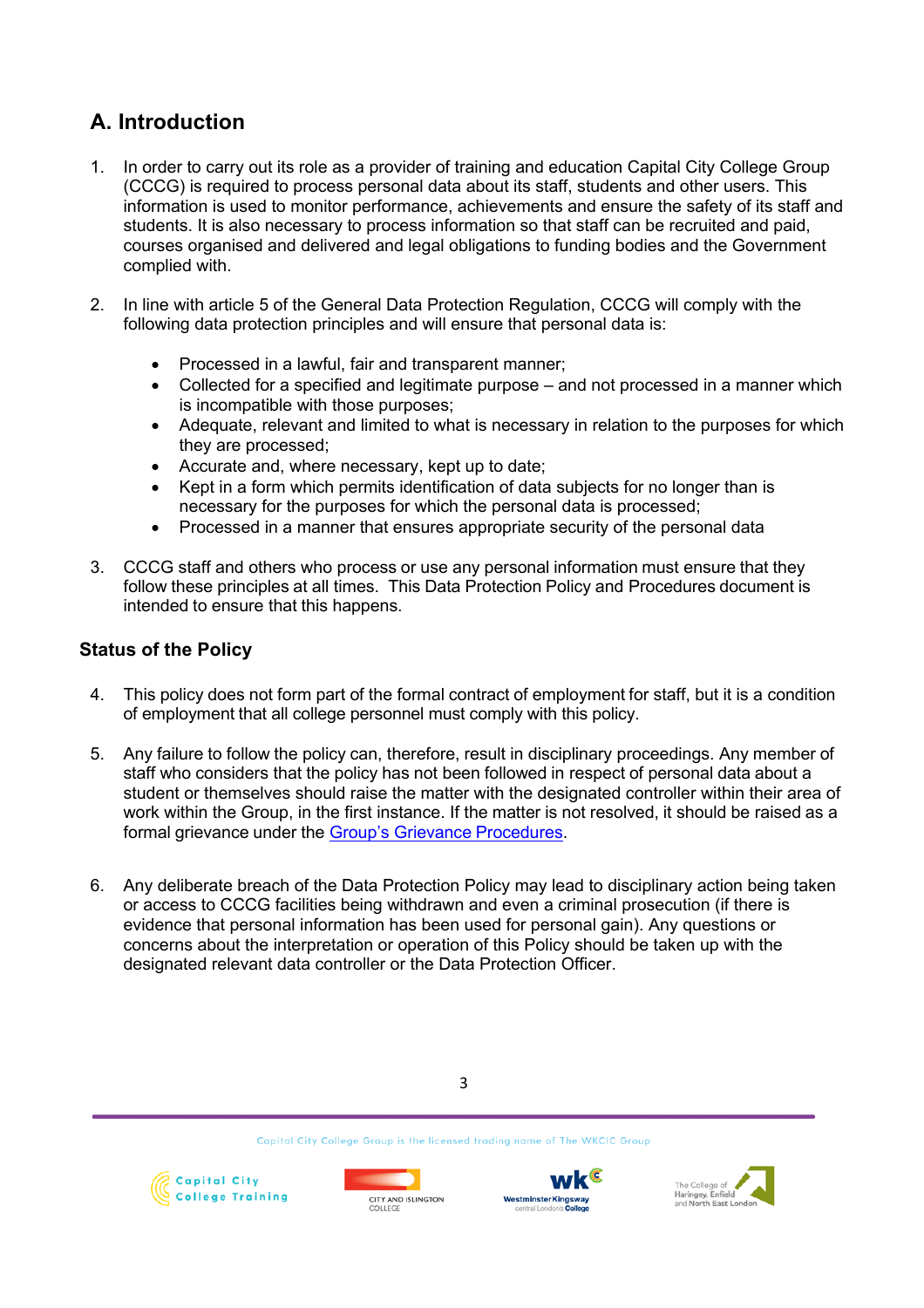# **B. Designated Data Controllers and the Data Protection Officer**

- 7. As a public authority as defined by data protection legislation the Group is required to comply with the General Data Protection Regulation (GDPR). Whilst ultimate responsibility for compliance rests with the CCCG Board, the day to day compliance to GDPR is the responsibility of all members of staff and the management of the Group.
- 8. In order to ensure ongoing compliance with data protection legislation there is a steering group which oversees the management and control of data. This steering group is chaired by the Director of Governance who also serves as the Group's Data Protection Officer (dataprotection@capitalccg.ac.uk). The remaining members of this group consist of designated data controllers for key areas of the Group's operations. The table below gives details of these data controllers:

| Department / Division within the Group | <b>Designated Data Controllers</b>      |
|----------------------------------------|-----------------------------------------|
| <b>WKC teachers / lecturers</b>        | College Director for Learner Experience |
|                                        |                                         |
| CIC teachers / lecturers               | Deputy Director, Learner Experience     |
| <b>CONEL teachers / lecturers</b>      | The Principal                           |
| <b>CCCT</b>                            | <b>Operations Director</b>              |
| Management Information Services /      | <b>Director Management Information</b>  |
| Registry / Examinations                |                                         |
| Finance                                | <b>Director of Financial Services</b>   |
| Marketing                              | Director of Marketing                   |
| <b>Human Resources</b>                 | <b>Head of Human Resources</b>          |

- 9. Under the GDPR legislation it is mandatory to appoint a data protection officer. This role is performed by the Director of Governance for the Group whose key responsibilities are to:
	- Inform and advise the data controllers and processors with regards to data protection **legislation**
	- Monitor compliance with data protection legislation
	- Provide advice with respect to data protection issues
	- Co-operate with the Information Commissioner's Office (ICO)
	- Act as a point of contact
	- Chair the Group's data protection steering group

# **C. Rights of Students and Staff**

- 10. Individuals have the right to be informed about the collection and use of their personal data. This is a key transparency requirement under data protection legislation. All staff and students and other users for whom the Group may hold personal information (data subjects) are entitled to the following rights:
	- the right to ask what personal information CCCG holds about them and to have access to a copy of their personal information;

4

Capital City College Group is the licensed trading name of The WKCIC Group

the right to ask to correct any errors in their personal information;







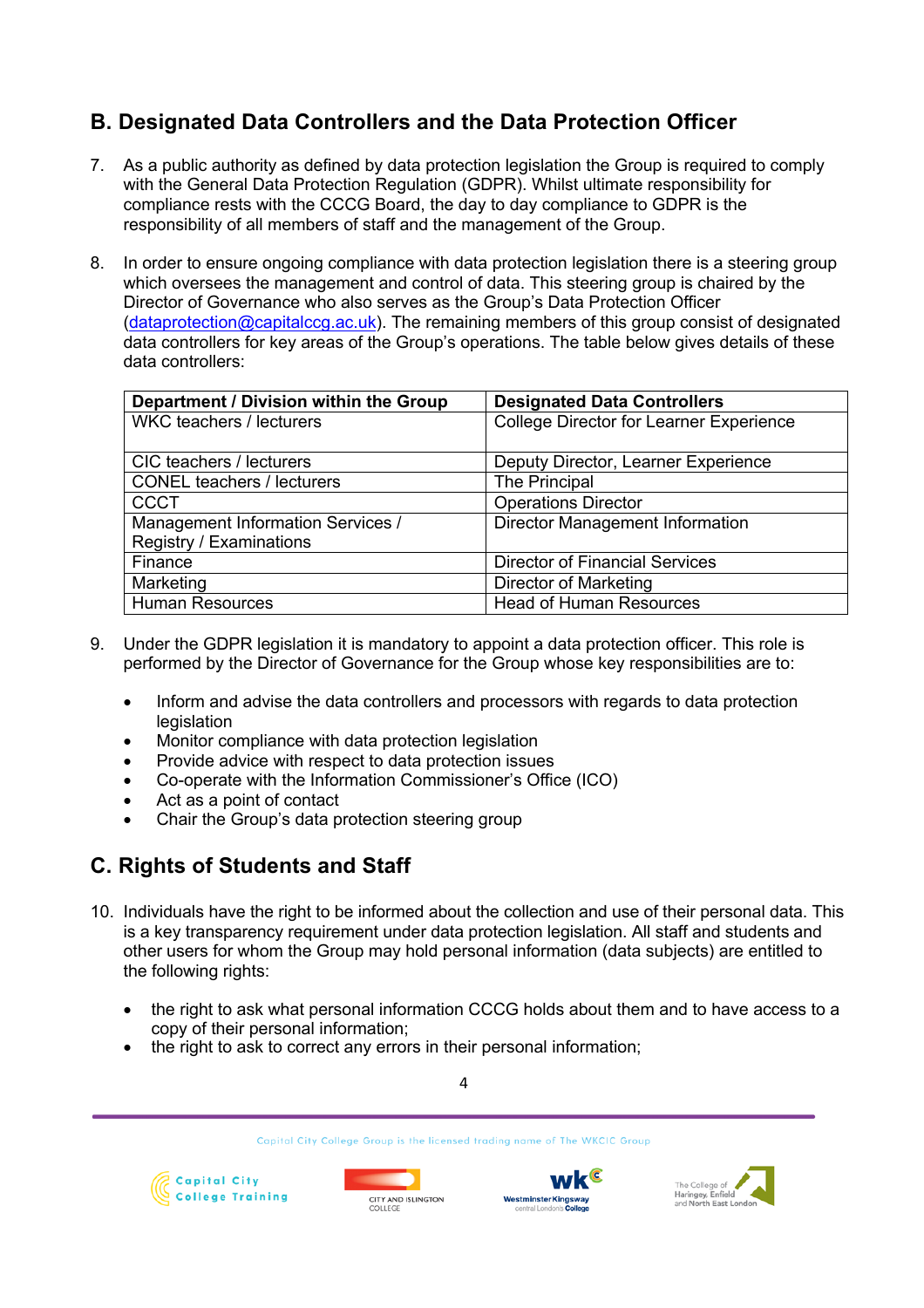- the right, in certain circumstances such as where personal information is no longer needed, to request that CCCG restricts the use that is made of the personal information;
- the right, in certain circumstances, to ask CCCG to review and explain the legitimate interests in processing the personal data.

Detailed guidance on all of the rights that individuals have with regard to their personal data is available on the ICO website here - https://ico.org.uk/for-organisations/guide-to-the-generaldata-protection-regulation-gdpr/individual-rights/.

11. The Group provides all staff and students and other relevant users with privacy notices. The notices inform the individuals of the types of data the Group holds and processes about them and the reasons for which it is processed.

# **D. Responsibilities of Staff**

- 12. All staff are responsible for:
	- checking that any information that they provide to the Group in connection with their employment is accurate and up to date;
	- informing the Group of any changes to information which they have provided e.g. change of address;
	- checking the accuracy of information that the Group will send out from time to time giving details of information kept and processed about staff;
	- informing the Group of any errors or changes (the Group cannot be held responsible for any errors unless the staff member has informed the Group of them)
- 13. If and when, as part of their responsibilities, staff collect information about other people (i.e. about students' course, work, opinions about ability, references to other academic institutions or details of personal circumstances) they must comply with the guidelines for staff which are included as Appendix 1. A separate privacy notice is available for staff and this gives details of what staff can expect from the Group in relation to dealing with their personal information and can be found HERE.
- 14. Staff should not pass personal information or work contact details of colleagues if a request is made from an external source, unless permission has been received from the staff member in question. In normal circumstances, if a request is made for contact details then the external person should be asked to make a request in writing (usually via email) which provides their contact details and allows the staff member in question to contact them if they deem this to be appropriate.
- 15. Staff must note that it is a criminal offence to use personal data that they have access to as part of their work and use it for their own personal or commercial reasons and can lead to prosecution.







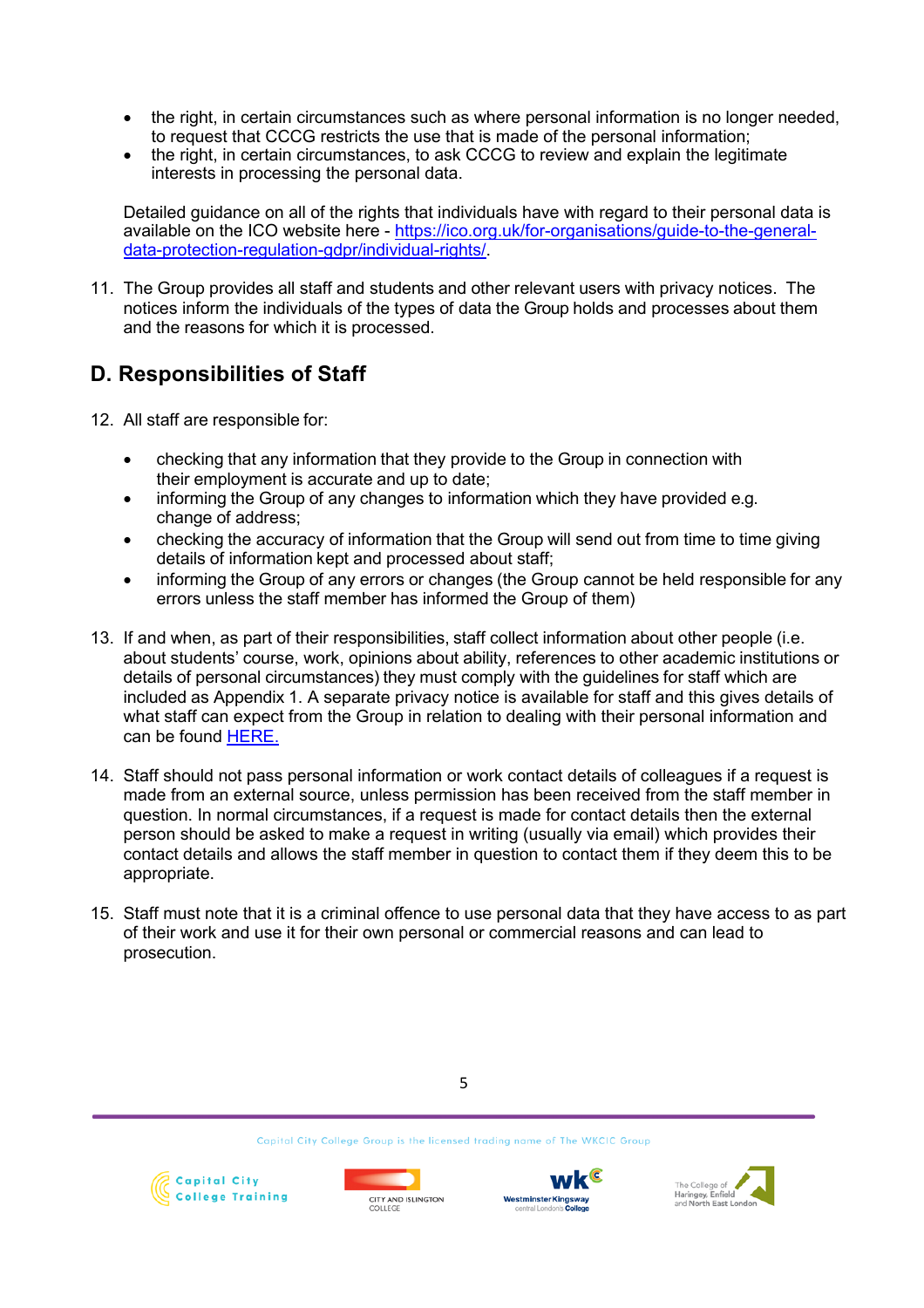## **Security of personal data**

- 16. All staff are responsible for ensuring that any personal data which they process is kept securely (**personal data** is defined as any information relating to an identified or identifiable natural (living) person).
- 17. Personal information should not be disclosed either orally or in writing, accidentally or otherwise to any unauthorised third party. This includes visual images held as part of the Group's ID card system and the CCTV security system. Personal information should be:
	- kept in a locked filing cabinet or in a locked drawer or, if it is computerised, be password protected or;
	- kept only on a disk/USB which is itself kept securely or kept in a locked office with restricted access
- 18. CCTV images must be kept securely and be password protected the appropriate documentation must be provided by Police and other Government Agencies quoting the DPA section.
- 19. Staff should note:
	- that unauthorised disclosure will normally be considered as a disciplinary matter;
	- that this policy should be read along with the Group's ICT Acceptable Use policy.

## **E. Student Obligations**

20. Students must ensure that all personal data provided to the Group is accurate and up to date. They must ensure that all changes of address etc. are notified to their personal tutor, who should notify the registry team. Students who use the Group's computer facilities may from time to time have access to personal data about themselves. The Group can bear no responsibility for the sharing of personal information if this is carried out by the student themselves.

# **F. Lawful basis for using Personal Data**

21. The lawful bases for processing and holding personal information are set out in Article 6 of the GDPR. In order to carry its role as an FE institution (i.e. to provide education and training) the Group is permitted to hold personal information about staff and students, such as their name, contact details and academic achievement to date. We will only use personal information when we have a lawful basis for doing so.

Most commonly, we will use personal information in the following circumstances:

- We will use and process personal data and special category data when it is necessary to do so in order to fulfil employment contracts with staff and in fulfilling the student contract with students.
- Where it is necessary for our legitimate interests (or those of a third party) and the interests and fundamental rights of the individual do not override those interests.

6







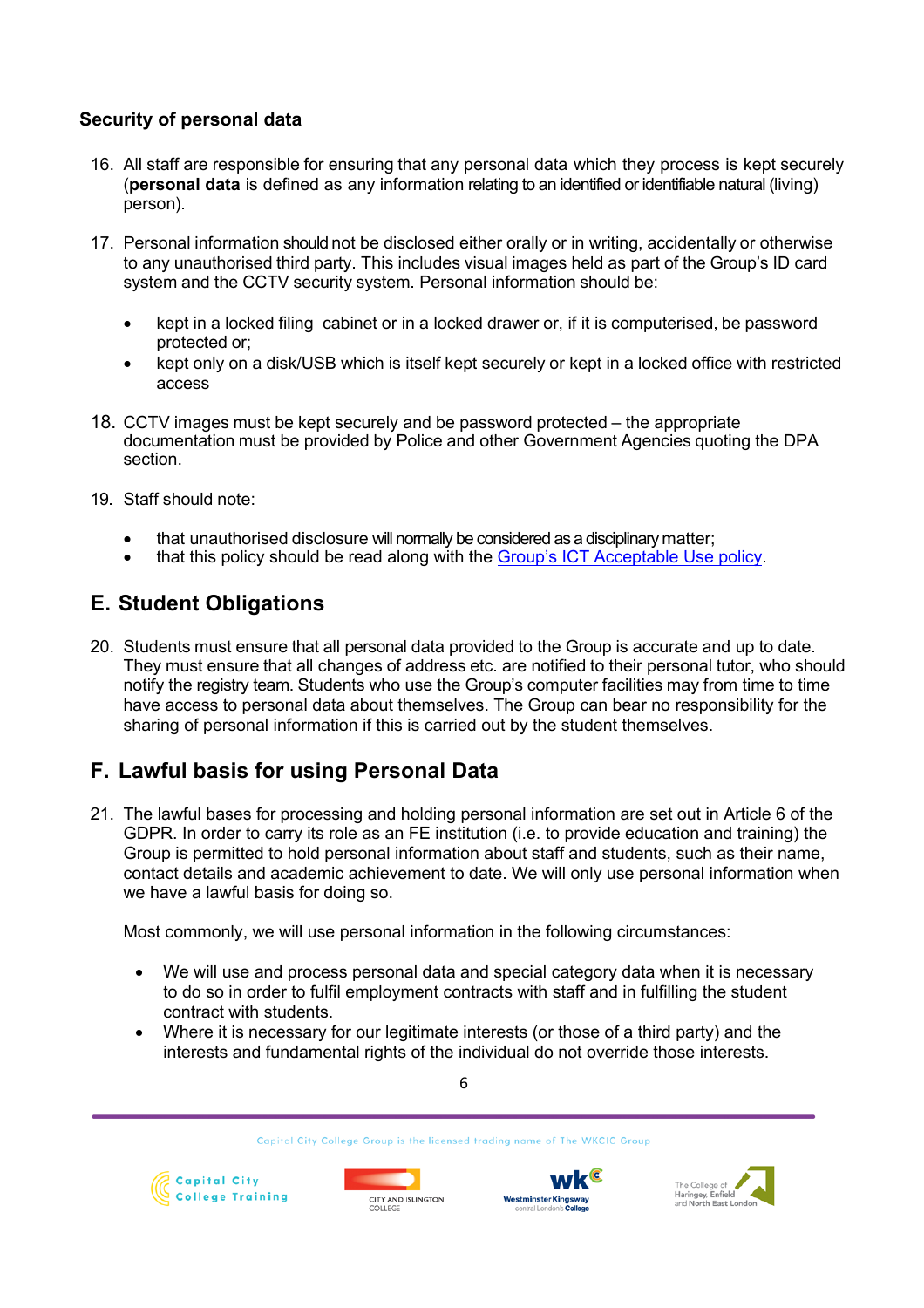- Where we need to comply with a legal obligation.
- We will only rely on vital interests as a lawful basis for processing personal data where it is necessary to protect someone's life.
- We will use consent as a lawful basis for some processing. Where we do so we always provide the individual with the choice as to whether or not to opt in to such processing.

# **G. Processing Special Category Data**

22. **Special Category Data** is personal data that reveals a person's racial or ethnic origin, political opinions, religious or philosophical beliefs, trade union membership, genetic data (i.e. information about their inherited or acquired genetic characteristics), biometric data (i.e. information about their physical, physiological or behavioural characteristics such as facial images and fingerprints), physical or mental health, sexual life or sexual orientation and criminal record. Special Category personal data is subject to additional controls in comparison to ordinary personal data.

In some cases the Group has a legal obligation to process special category data; for example the funding agency requires the Group to pass on data with respect to ethnicity, physical and mental health, and to share this information with them. Where there is not a legal obligation and the Group decides that special category data should be processed, this will be done on the basis of consent and the individual has the choice as to whether or not to opt in to such processing. The Group adheres to the definition of consent as defined within the GDPR legislation which is as follows:

*Consent is 'any freely given, specific, informed and unambiguous indication of the data subject's wishes by which he or she, by a statement or by a clear affirmative action, signifies agreement to the processing of personal data relating to him or her.."*

- 23. In order to ensure a safe work place and that the Group complies other areas of the law, such as equal opportunities there is a requirement to process special category data in relation to gender, race, criminal convictions or health. Also in some instances, the processing of some types of personal data is a condition of acceptance of a student onto a course and is a condition of employment for staff.
- 24. The Group may also ask for information about particular health needs such as allergies to particular forms of medication or foods or any conditions such as asthma and diabetes. The Group will only use the information in the protection of the health and safety of the individual and in the event of a medical emergency.
- 25. Some jobs or courses will bring staff and applicants for posts at the Group, and some students, into contact with children including young people between the ages of 16 and 18 years. The Group has a duty under the Children Act and other legislation to ensure that they are suitable for the job and students for the courses offered. The Group also has a duty of care to all staff and students and must therefore ensure that employees and those who use the Group's facilities do not pose a threat or danger to other users.









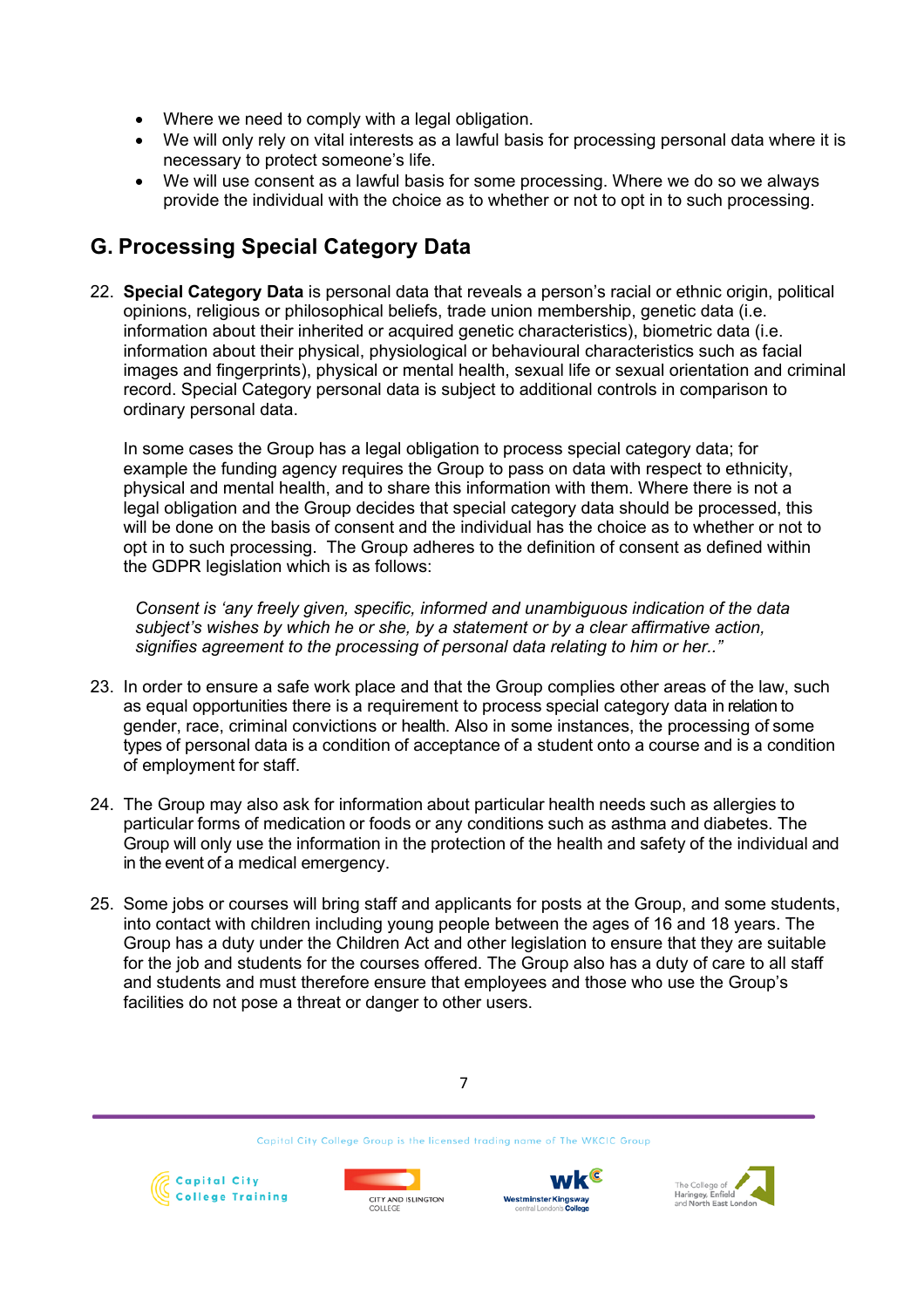# **H. Data Sharing**

- 26. CCCG will comply with the relevant legislation with respect to the sharing of personal information. For example, if the Police make a request for personal information associated with carrying a criminal investigation the Group will share personal information as long as a legitimate reason is provided and assurance is confirmed that the request is legitimate. Also CCCG is required to supply personal information if requested to the relevant local child protection / safeguarding Board in line with its duty of care to those students who are under the age of 18 or are classified as a vulnerable adult. In all cases the designated controller for the relevant area of the Group must agree to the request and authorisation must be sought by the member of staff who is sharing the information.
- 27. When sharing personal information in line with approved and authorised protocols (for example if a query is being made by or with a funding agency) then personal information must be sent in encrypted format.

# **I. Subject Access Request**

- 28. Individuals have the right under the GDPR to access the personal data that CCCG holds in relation to them and to be provided with a copy of their personal data. Any person who wishes to exercise this right should complete the Access to Information form and give it to their personal tutor or relevant manager or head of their section, department or service area (see Appendix 2).
- 29. The Group aims to comply with requests for access without undue delay and at the latest within one month of receipt unless there is a good reason for delay. In such cases, the reason for delay should be explained, in writing, to the data subject making the request.

## **J. Examination Marks**

30. Students are entitled to information about their examination marks for both course work and examinations. Students are to be made aware that they are not entitled to view this information prior to the official publication date. The publication of examination results at an individual level requires the consent of the individual concerned. The Group however may use data on an anonymous and combined basis to carry out analysis of performance in relation to teaching, learning and assessment

# **K. Retention of Data**

- 31. CCCG is required to ensure that it only retains personal data for as long as is necessary to fulfil the original processing purpose for which it was collected. CCCG manages the retention of personal data through setting retention periods after which data will be deleted or archived. Retention periods are set based on legal and regulatory requirements and good practice guidance.
- 32. CCCG will keep some forms of information for longer periods of time than others. Constraints on storage space determine that information about students cannot be kept indefinitely unless there



8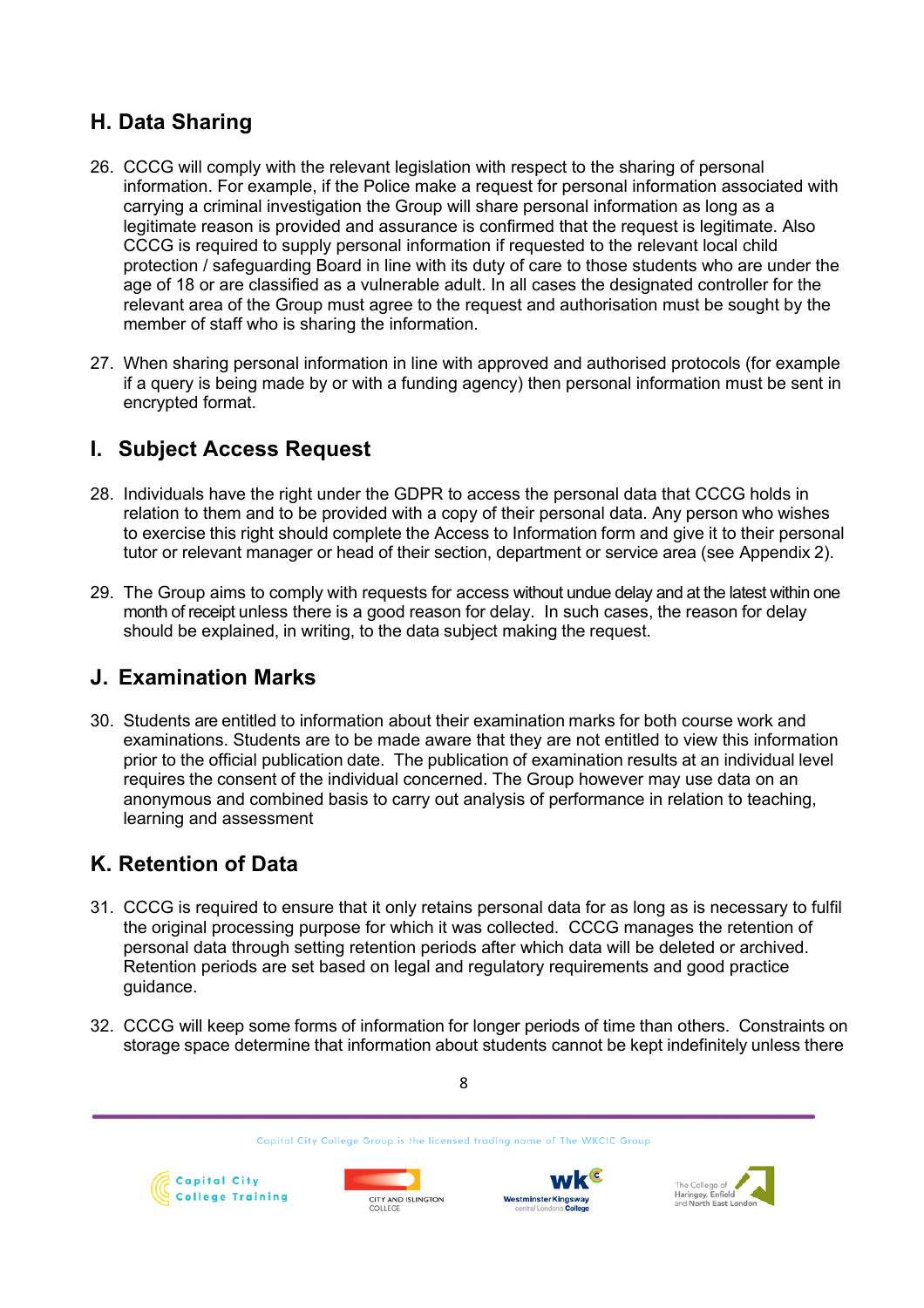are specific requests to do so. In general, information about students held in manual files will be kept for a maximum of five years after the student has left college. This will include:

- name and address
- academic achievements including marks for course work
- copies of any references given
- 33. Details of retention periods for different categories of personal information are available in our retention policy. A retention of records schedule is attached.

# **L. Contact us**

The Group (as The WKCIC Group) is registered with the Information Commissioner's Office as a data controller under the reference A8187792.

Our address is Longford Street, London NW1 3HB

CCCG's Data Protection Officer can be contacted by email at: dataprotection@capitalccg.ac.uk.

9







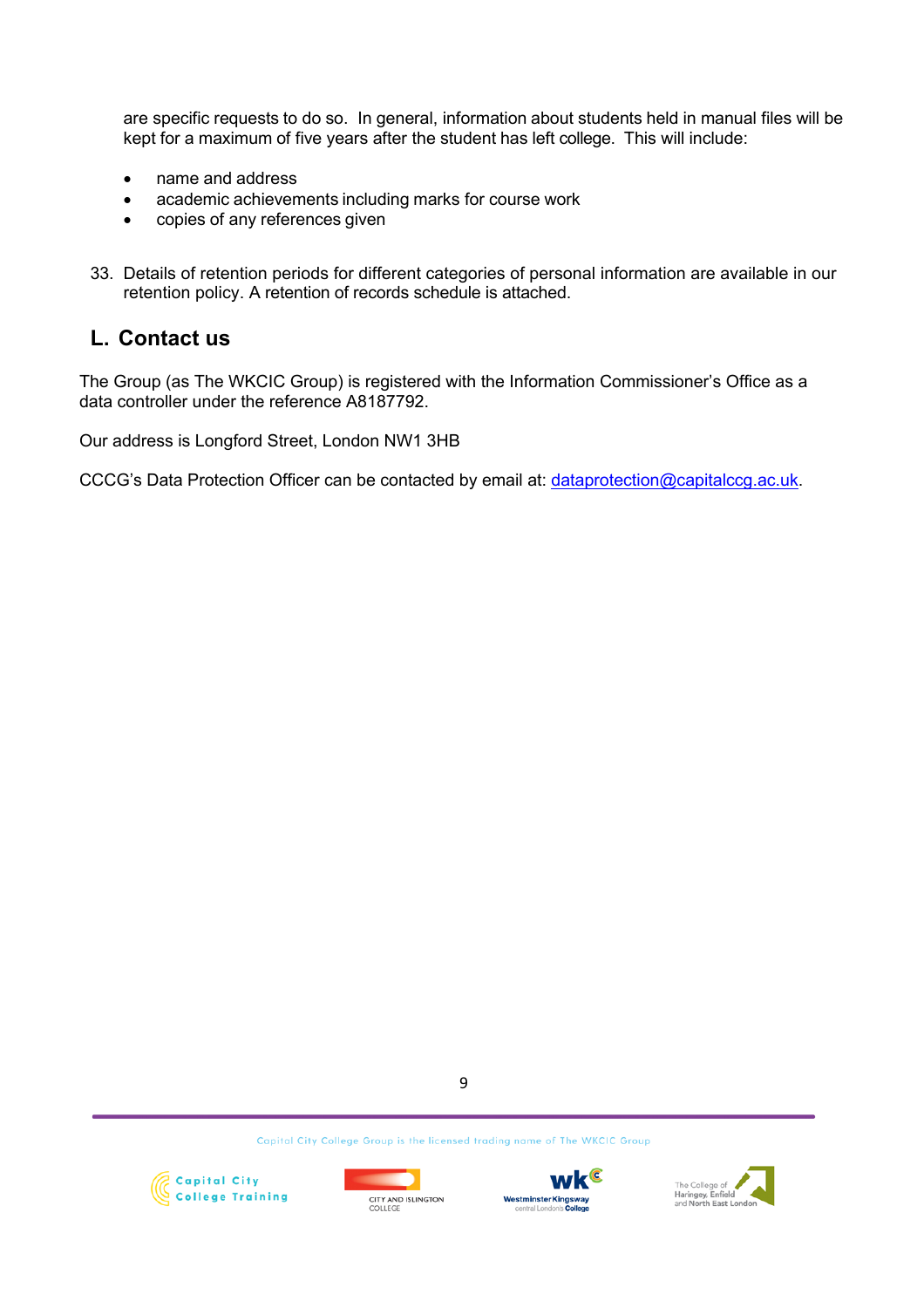# **APPENDIX 1**

## **STAFF GUIDELINES FOR DATA PROTECTION**

- 1. All staff will process data about students on a regular basis when marking registers, writing reports or references or as part of a pastoral or academic supervisory role. You must only use personal information when there is a lawful basis for doing so. The information that you deal with on a day-to-day basis will be 'standard' and will cover categories such as:
	- general personal details such as name and address
	- details about class attendance, course work marks and grades and associated comments
	- notes of personal supervision including matters about behaviour and discipline.
- 2 Information about a student's physical or mental health, ethnicity or race, is considered special category data and can only be collected and processed with the students' express consent. If you need to record this information, you should use the standard consent form e.g. Student Services may want to keep information about dietary needs for religious or health reasons prior to taking students on a field trip, or that a student is pregnant.
- 3 All staff have a duty to make sure that they comply with the Data Protection principles which are set out in the Data Protection Policy. In particular, you must ensure that the personal data that you process is:
	- up to date and accurate
	- being processed fairly
	- kept securely and
	- disposed of safely and in accordance with the Group policy
- 4. Staff must not disclose personal data to any student unless for normal or academic or pastoral purposes without authorisation or agreement from the designated Data Controller or in line with CCCG's policy.
- 5. Staff shall not disclose personal data, about staff or students, to any other staff member except with the authorisation or agreement of the designated Data Controller or line with the College policy.
- 6. Staff should understand their responsibilities for data protection and security when dealing with personal data on computers or in files away from the workplace or by means of remote access to CCCG's network from home or away from the work environment:
	- if the computer, laptop, tablet or mobile belongs to CCCG then it is not used by other household members
	- only equipment designed to be portable is taken from the workplace
	- if it is their own computer then CCCG data is not accessible to anyone else i.e. password protected and all files are deleted when no longer needed
	- virus protection is in place
	- any print-outs are stored and disposed of carefully
	- suitable transport is provided between home and work so that equipment data and manual files remain secure whilst in transit.
	- any loss, unauthorised destruction, or disclosure of data may result in disciplinary investigation
	- computer files brought to work from outside the college environment are virus checked before loading onto CCCG's computer equipment
	- no personal files, containing information about staff or students, can be taken from the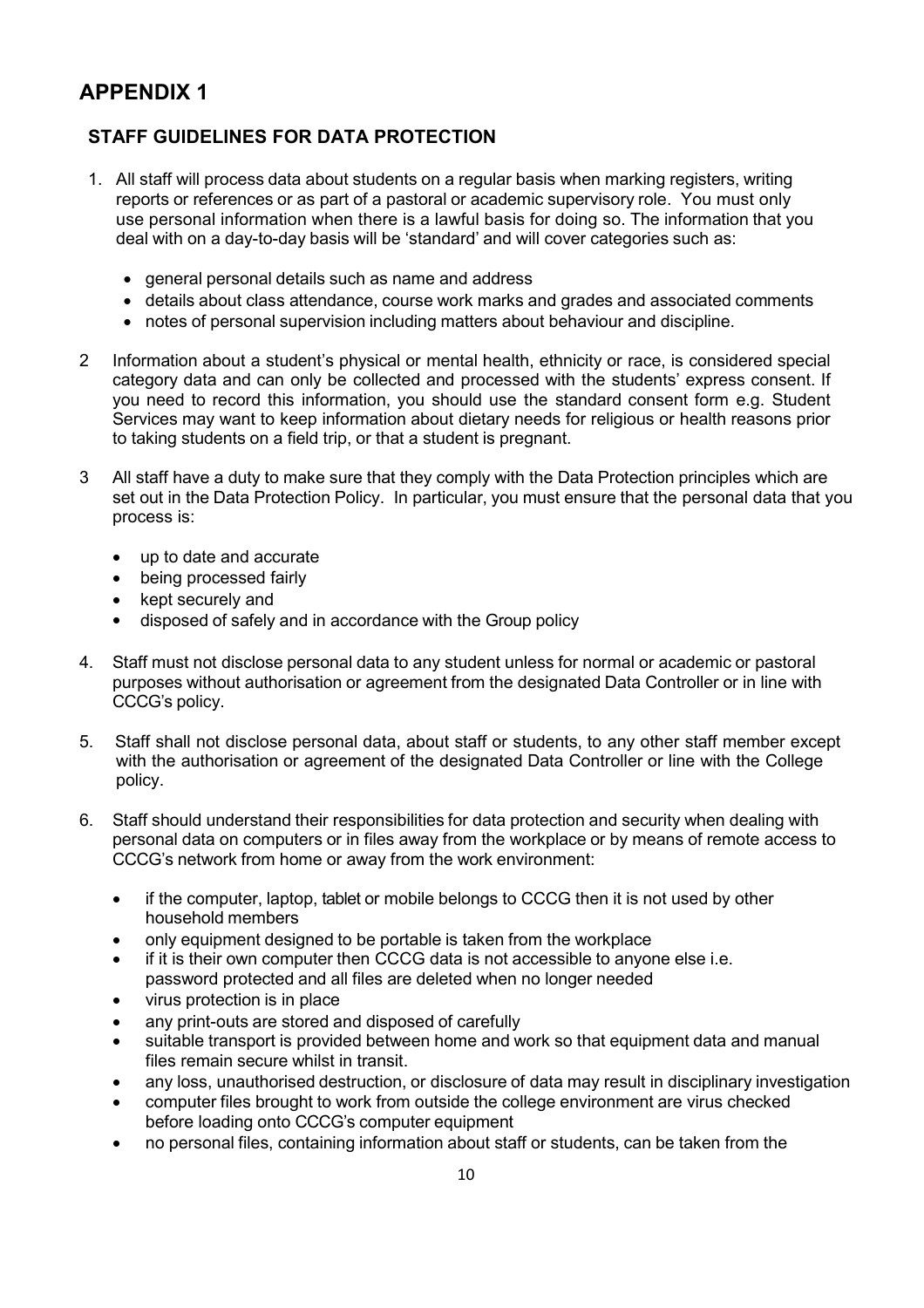college environment without the express permission of the Line Manager and/or the designated Data Controller. Staff will be asked by their Line Manager/designed Data Controller to complete an authorisation form, which should be signed and dated by their Line Manager and/or the designated Data Controller. Personal data files must not be left unattended at any time except when locked in a filing cabinet drawer or similar equipment

- Staff should not hold personal data belonging to students on their mobile phone, unless they have gained express permission from the student/s in question.
- 7. Before processing any personal data, all staff should consider:
	- a) whether the information needs to be processed by CCCG and does the processing of the data fit within the purposes of providing education and training;
	- b) if there is additional information that we are asking the student to supply e.g. ethnicity, has the student / staff member given consent for CCCG to process and store this information.
- 8. Staff should never share personal information without being sure that they are permitted to do so. If in doubt staff should check with their data controller who in normal circumstances will be the Director of their service area.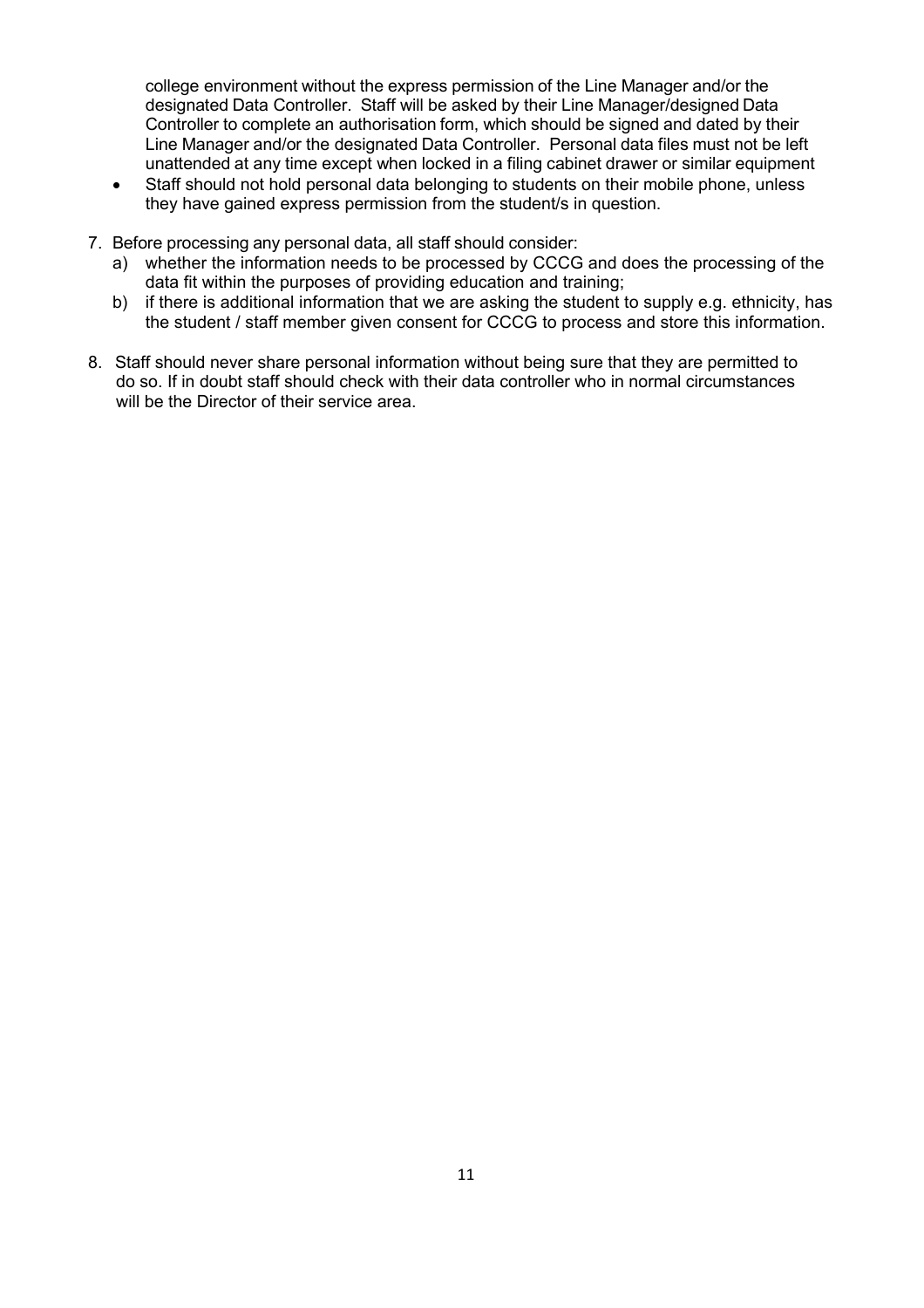# **APPENDIX 2**

## **SUBJECT ACCESS REQUEST FORM FOR ACCESS TO PERSONAL DATA (STUDENTS)**

I **[insert name]** ………………………………………….. wish to have access to either **(delete as appropriate):**

- 1 All the data that CCCG currently has about me either as part of an automated system or part of the relevant filing system, or
- 2 Data that the CCCG has about me in the following categories:
	- **Academic marks or course work details**
	- **Academic or employment references**
	- **Disciplinary records**
	- **Health and medical matters**
	- **Any statement of opinion about my abilities or performance**
	- **Personal details including name, address, date of birth etc.**
	- **Other information (Please specify)**

Name (in full)

Student number :

College course attended

Date of Birth **Exercise 2008** 

Address to which information is to be sent:

Daytime contact telephone number:

| For Office Use Only             |  |
|---------------------------------|--|
|                                 |  |
| Information sent to enquirer on |  |
|                                 |  |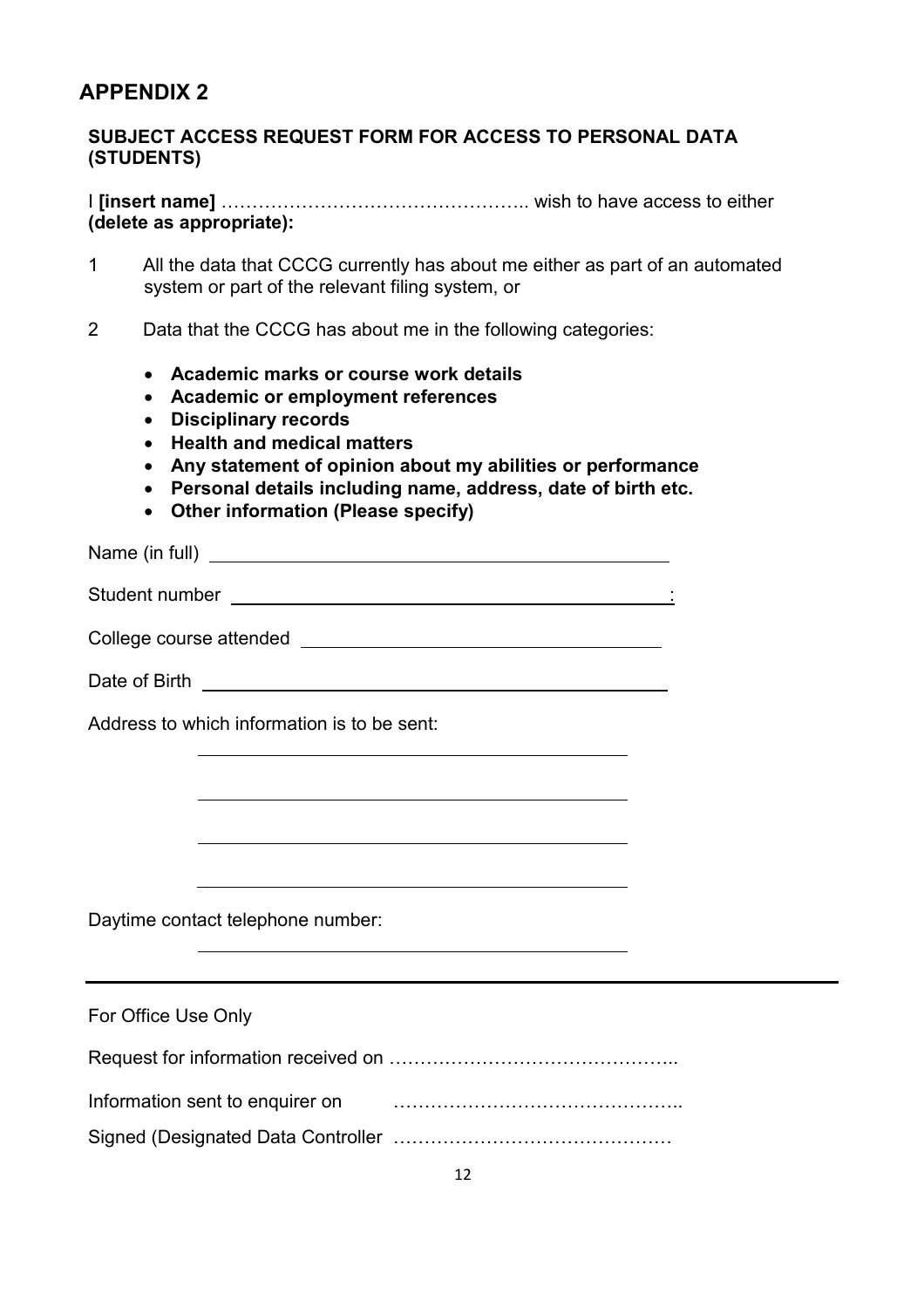## **Capital City College Group – Retention of Data / Information Schedule**

## **Section 1 - Staff Related Data**

| <b>No</b> | <b>Type of Data</b>                                                                                                                                                                                      | <b>Retention Period</b>                                                                                                                          | <b>Designated Data Controller</b>       |
|-----------|----------------------------------------------------------------------------------------------------------------------------------------------------------------------------------------------------------|--------------------------------------------------------------------------------------------------------------------------------------------------|-----------------------------------------|
| 1.1       | Income Tax and NI returns;<br>correspondence with Tax Office                                                                                                                                             | 3 years after the end of the financial year to<br>which the records relate                                                                       | <b>Director of Financial Accounting</b> |
| 1.2       | Statutory maternity pay records and<br>calculations                                                                                                                                                      | 3 years after the end of the financial year to<br>which the records relate                                                                       | Deputy Group Director, HR and OD        |
| 1.3       | Statutory sick pay records and<br>calculations                                                                                                                                                           | 3 years after the end of the financial year to<br>which the records relate                                                                       | Director of Financial Accounting        |
| 1.4       | Wages and salary records                                                                                                                                                                                 | 6 years from the last date of employment                                                                                                         | Director of Financial Accounting        |
| 1.5       | Records and reports of accidents                                                                                                                                                                         | 3 years after the date of the last entry                                                                                                         | Director of Estates & Facilities        |
| 1.6       | Records relating to events notifiable<br>under the Retirement Benefits Scheme<br>ie records concerning decisions to allow<br>retirement due to incapacity, pensions<br>accounts and associated documents | 6 years from the end of the scheme year in<br>which the event took place or the date upon<br>which the accounts/reports were<br>signed/completed | Deputy Group Director, HR and OD        |
| 1.7       | <b>CRB Disclosures</b>                                                                                                                                                                                   | Short as possible and no longer than 6 months                                                                                                    | Deputy Group Director, HR and OD        |
| 1.8       | Medical records as specified under the<br>control of substances hazardous to<br>health regulations                                                                                                       | 40 years                                                                                                                                         | Director of Estates and Facilities      |
| 1.9       | Personnel Files: training records; notes<br>of grievances and disciplinary hearings                                                                                                                      | 6 years from the end of employment                                                                                                               | Deputy Group Director, HR and OD        |
| 1.10      | Facts relating to redundancies (less<br>than $20$ )                                                                                                                                                      | 3 years from the date of redundancies                                                                                                            | Deputy Group Director, HR and OD        |
| 1.11      | Facts relating to redundancies (20 or<br>more)                                                                                                                                                           | 12 years from the date of redundancies                                                                                                           | Deputy Group Director, HR and OD        |
| 1.12      | Health records                                                                                                                                                                                           | During employment                                                                                                                                | Deputy Group Director, HR and OD        |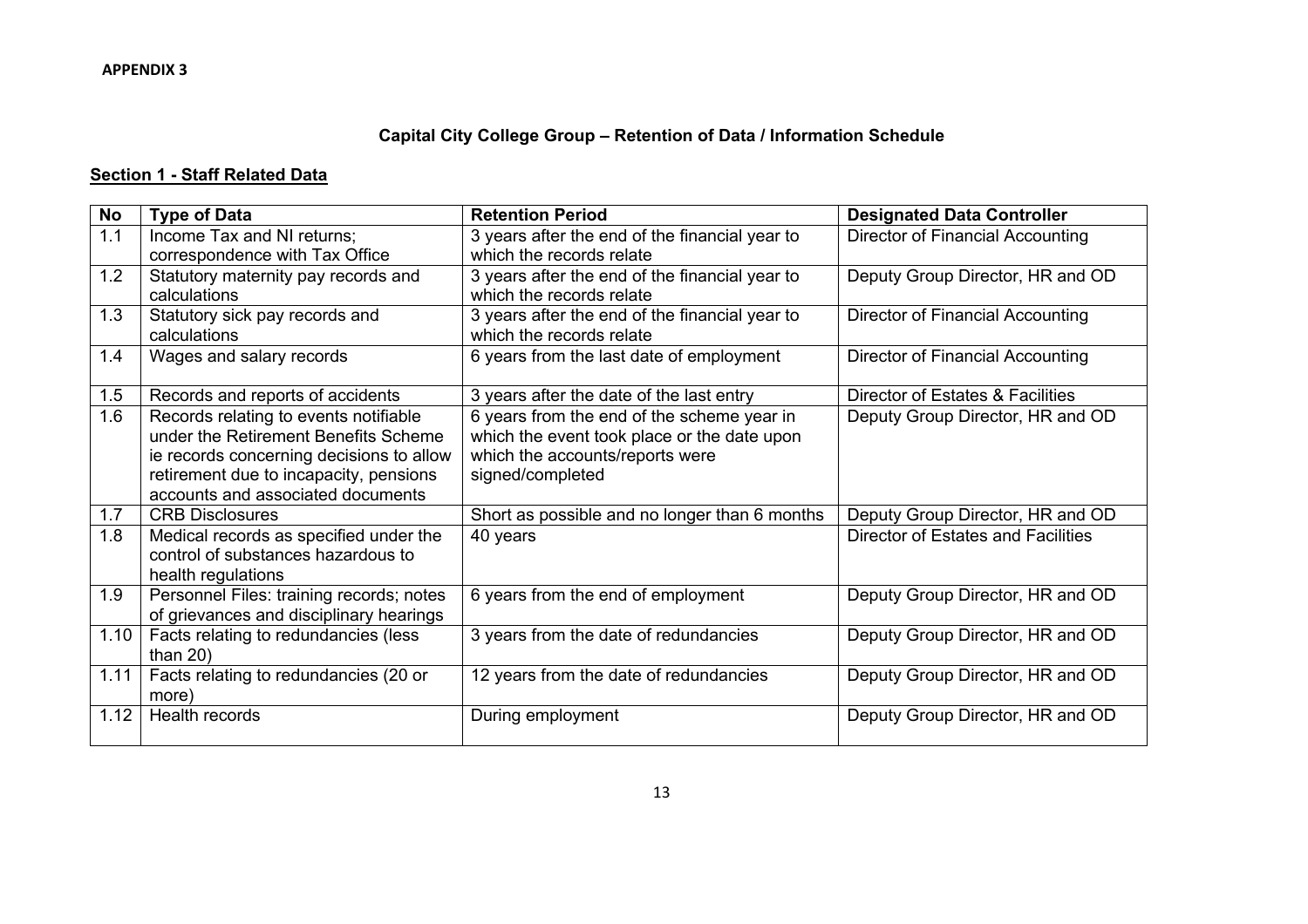| 1.13 | Health Records where reason for<br>termination of employment is concerned<br>with health, including stress related<br>illness | 3 years                                                                                                     | Deputy Group Director, HR and OD |
|------|-------------------------------------------------------------------------------------------------------------------------------|-------------------------------------------------------------------------------------------------------------|----------------------------------|
| 1.14 | Sickness absence monitoring records                                                                                           | 2 years                                                                                                     | Deputy Group Director, HR and OD |
| 1.15 | Applications forms and interview notes<br>(for unsuccessful candidates)                                                       | 6 months from the date of the decision                                                                      |                                  |
| 1.16 | Professional development records and<br>files                                                                                 | 5 years                                                                                                     | Deputy Group Director, HR and OD |
| 1.17 | <b>Parental leave</b>                                                                                                         | 5 years from the birth/adoption of the child or<br>18 years if the child receives a disability<br>allowance | Deputy Group Director, HR and OD |
| 1.18 | Pension scheme investment policies                                                                                            | 12 years from the ending of any benefit<br>payable under the policy                                         | Director of Financial Accounting |
| 1.19 | Pensioners' records                                                                                                           | 12 years after benefit ceases                                                                               | Director of Financial Accounting |
| 1.20 | Trade union agreements                                                                                                        | 10 years after ceasing to be effective                                                                      | Deputy Group Director, HR and OD |
| 1.21 | Line manager's staff files                                                                                                    | Duration of the individual's employment then<br>forwarded to HR Department for disposal                     | Deputy Group Director, HR and OD |

## **Section 2 – Finance Data / Information**

| <b>No</b> | <b>Type of Data</b>                   | <b>Retention Period</b>                    | <b>Designated Data Controller</b>       |
|-----------|---------------------------------------|--------------------------------------------|-----------------------------------------|
| 2.1       | Financial records including invoices, | 7 years                                    | Director of Financial Accounting        |
|           | receipts, ledgers and accounts        |                                            |                                         |
| 2.2       | Inland Revenue approvals              | permanently                                | Director of Financial Accounting        |
| 2.3       | Pension scheme investment policies    | 12 years from the ending of any benefit    | Director of Financial Accounting        |
|           |                                       | payable under the policy                   |                                         |
| 2.4       | Pensioners' records                   | 12 years after benefit ceases              | Director of Financial Accounting        |
| 2.5       | Employers' liability certificate      | 20 years                                   | Director of Financial Accounting        |
| 2.6       | Payroll data                          | 10 years following cessation of employment | Director of Financial Accounting        |
| 2.7       | Published financial accounts          | Indefinitely                               | <b>Director of Financial Accounting</b> |
| 2.8       | Tenders and time expired contracts    | 7 years                                    | Director of Financial Accounting        |
| 2.9       | Internal and external audit reports   | 7 years                                    | Director of Financial Accounting        |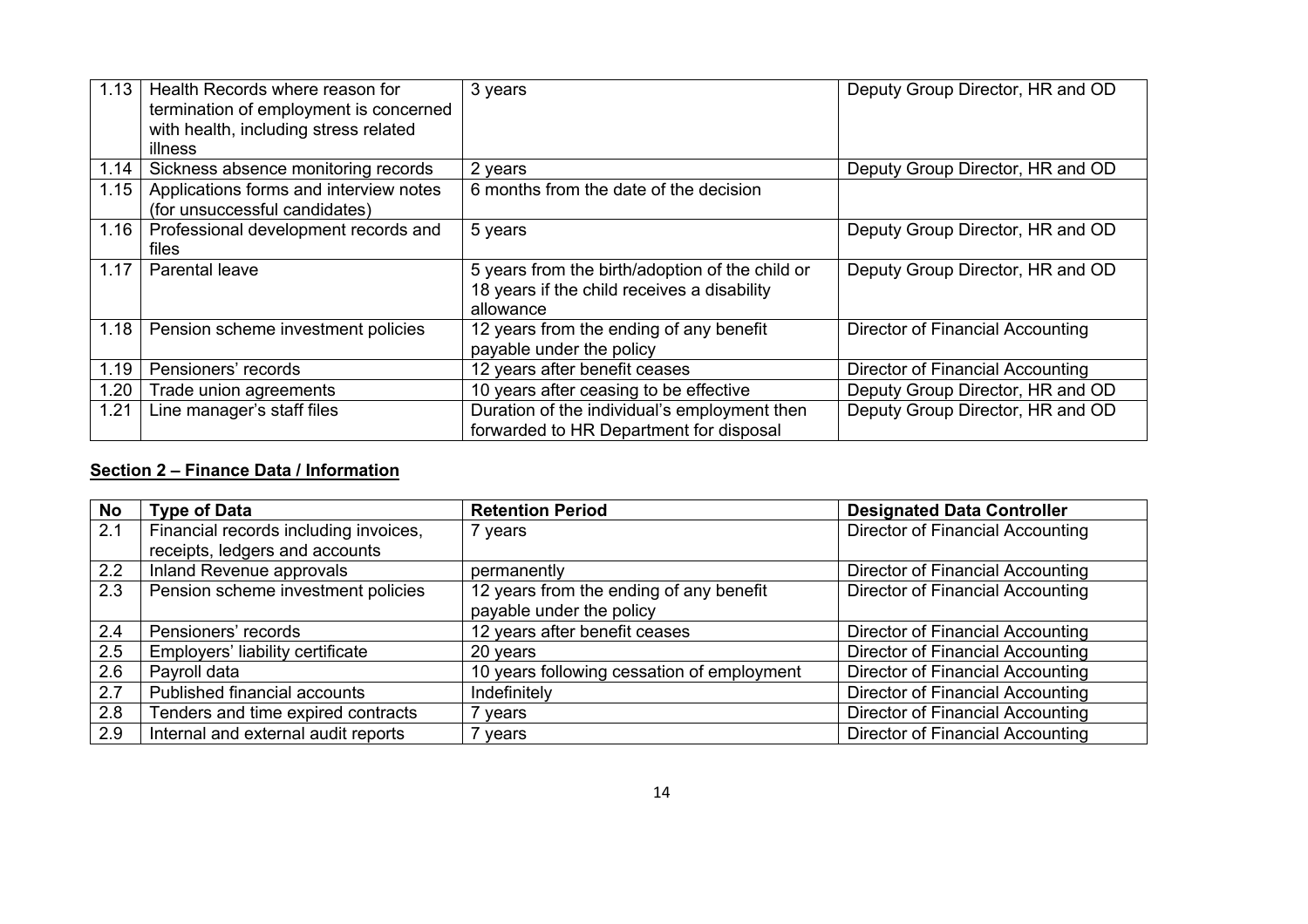## **Section 3 – Student Related Data / Information**

| <b>No</b>        | <b>Type of Data</b>                                                                                                       | <b>Retention Period</b>                                                                                                      | <b>Designated Data Controller</b>                                                                                     |
|------------------|---------------------------------------------------------------------------------------------------------------------------|------------------------------------------------------------------------------------------------------------------------------|-----------------------------------------------------------------------------------------------------------------------|
| $\overline{3.1}$ | <b>Student MI records</b>                                                                                                 | 7 years                                                                                                                      | Director of Integration and Information                                                                               |
| 3.2              | Student files, including academic<br>achievements and conduct                                                             | 6 years from the last day of the course; 10<br>years with the consent of the student for<br>personal and academic references | Deputy Principal / CCCT Deputy<br>Managing Director / Director Learner<br>Experience                                  |
| 3.3              | Examination and assessment records,<br>including pass lists/awards lists and<br>correspondence with examination<br>bodies | Termination of relationship with student + 6<br>years                                                                        | Director of Integration and Information                                                                               |
| 3.4              | Student surveys/feedback from<br>students, including complaints                                                           | Current year plus 3 years                                                                                                    | Director of Performance and Quality<br>and College Principals for college<br>specific feedback / complaints.          |
| 3.5              | Student records: eg Learner support,<br>Access Fund payments, Childcare etc                                               | Completion of student's programme + 6 years                                                                                  | Deputy Principal / CCCT Deputy<br>Managing Director / Director Learner<br>Experience                                  |
| 3.6              | Confidential student records eg referral<br>to external agencies                                                          | 2 years                                                                                                                      | Deputy Principal / CCCT Deputy<br>Managing Director / Director Learner<br>Experience / Director Learner<br>Experience |
| 3.7              | <b>Tutorial records</b>                                                                                                   | Completion of student's course plus 3 years<br>(NB excluding summaries extracted for<br>reference purposes - see 4.2 above)  | Deputy Principal / CCCT Deputy<br>Managing Director / Director Learner<br>Experience                                  |
| $\overline{3.8}$ | Coursework samples                                                                                                        | Current academic year plus 1 year                                                                                            | Deputy Principal / CCCT Deputy<br>Managing Director / Director Learner<br>Experience                                  |
| 3.9              | Assignments/course log                                                                                                    | Life of course                                                                                                               | Deputy Principal / CCCT Deputy<br>Managing Director / Director Learner<br>Experience                                  |
| 3.10             | Handouts, WebPages, learning<br>resources                                                                                 | Life of course                                                                                                               | Deputy Principal / CCCT Deputy<br>Managing Director / Director Learner<br>Experience                                  |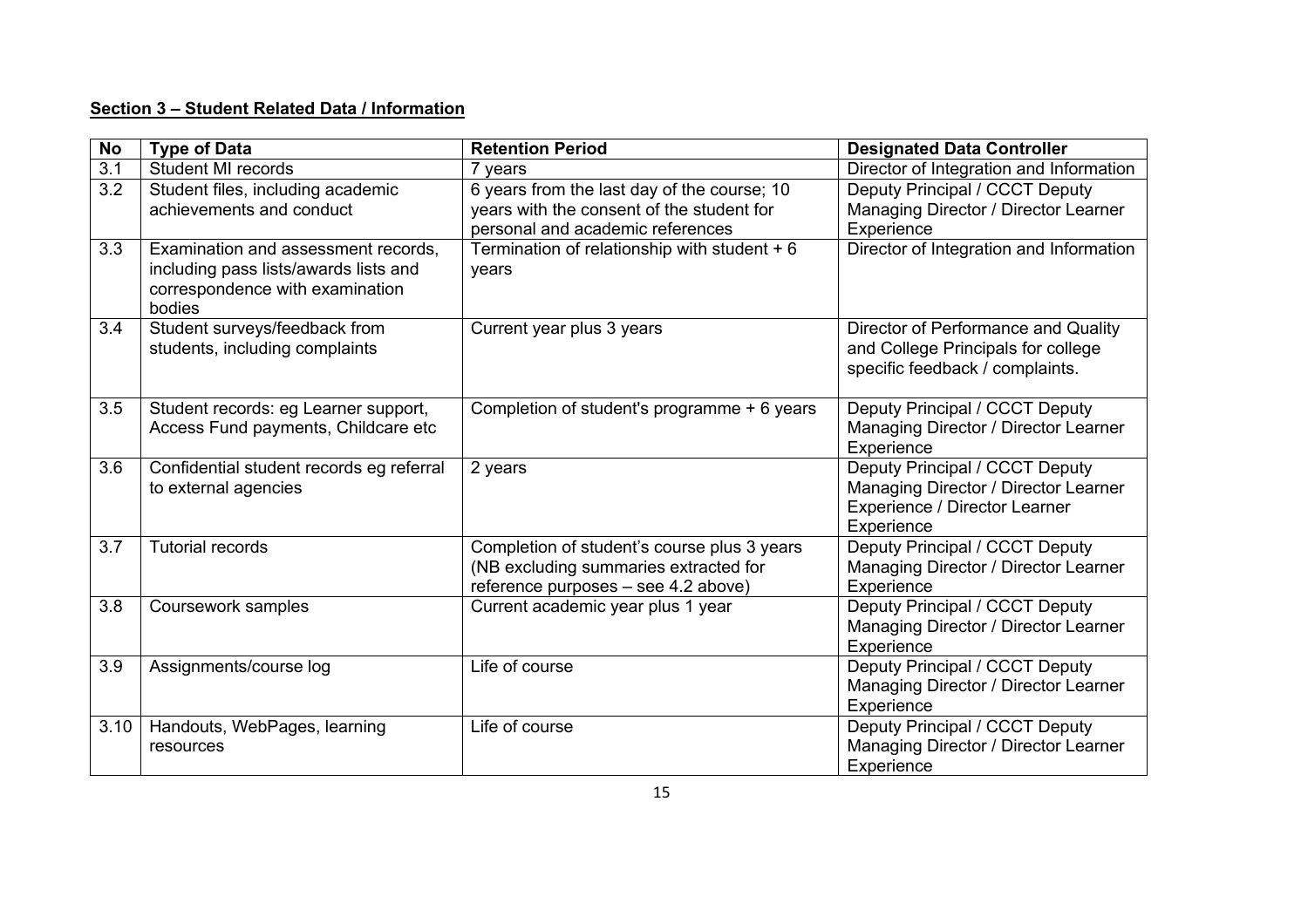| 3.11 | Course grade/mark sheets                       | Termination of relationship with student $+6$<br>vears | Deputy Principal / CCCT Deputy<br>Managing Director / Director Learner<br>Experience |
|------|------------------------------------------------|--------------------------------------------------------|--------------------------------------------------------------------------------------|
| 3.12 | Course induction programme/course<br>handbooks | Life of course                                         | Deputy Principal / CCCT Deputy<br>Managing Director / Director Learner<br>Experience |

## **Section 4 – College Performance Data / Reports**

| No  | <b>Type of Data</b>                                                   | <b>Retention Period</b>            | <b>Designated Data Controller</b>                                                    |
|-----|-----------------------------------------------------------------------|------------------------------------|--------------------------------------------------------------------------------------|
| 4.1 | College development plans including<br>retention and achievement date | 4 years                            | Director of Governance                                                               |
| 4.1 | External inspection reports and reviews                               | 4 years                            | Director of Performance and Quality                                                  |
| 4.2 | EV reports and action plans                                           | Current academic year plus 3 years | Director of Performance and Quality                                                  |
| 4.3 | Course submissions/approvals<br>(external)                            | Life of course plus 4 years        | <b>Head of Examinations</b>                                                          |
| 4.4 | Any/all individual course review<br>documentation                     | Current academic year plus 3 years | Deputy Principal / CCCT Deputy<br>Managing Director / Director Learner<br>Experience |
| 4.5 | Curriculum SARs and action plans                                      | Current academic year plus 3 years | Deputy Principal / CCCT Deputy<br>Managing Director / Director Learner<br>Experience |
| 4.6 | Divisional/Centre SARs and action<br>plans                            | Current academic year plus 3 years | Deputy Principal / CCCT Deputy<br>Managing Director / Director Learner<br>Experience |
| 4.7 | College SARs and action plans                                         | Current academic year plus 3 years | Director of Performance and Quality                                                  |

## **Section 5 – Corporate Data / Reports**

| <b>No</b> | <b>Type of Data</b>          | <b>Retention Period</b> | <b>Designated Data Controller</b> |
|-----------|------------------------------|-------------------------|-----------------------------------|
| 5.1       | Data protection registration | 10 vears                | Director of Governance            |
|           |                              |                         |                                   |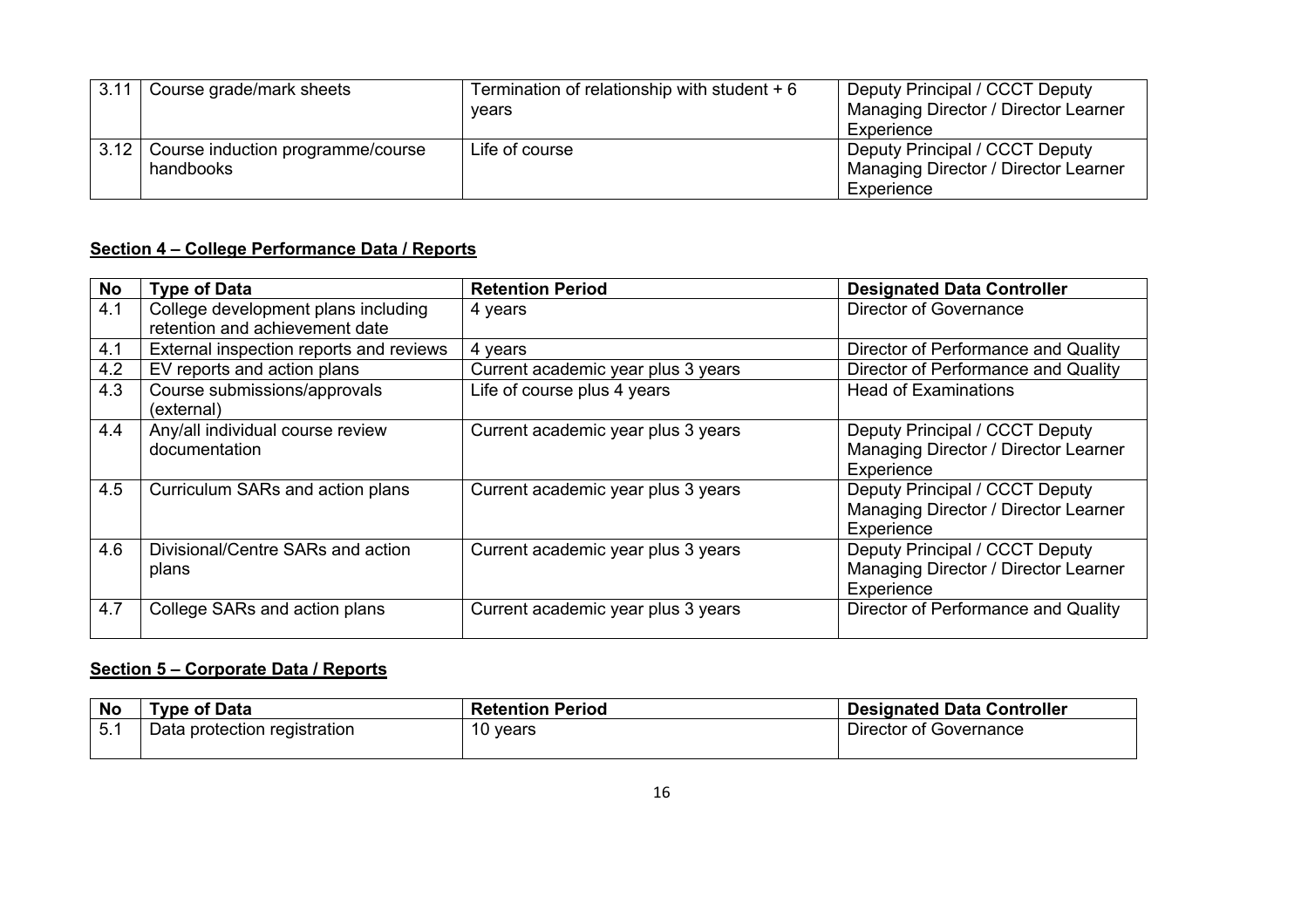| 5.2 | Software licenses and hardware                                 | 5 years                                   | Director of IT         |
|-----|----------------------------------------------------------------|-------------------------------------------|------------------------|
|     | registers                                                      |                                           |                        |
| 5.3 | Minutes of the Governing Body and its<br>committee             | In perpetuity                             | Director of Governance |
| 5.4 | Agendas and papers of Corporation and   10 years<br>Committees |                                           | Director of Governance |
| 5.5 | Policies approved by the Corporation                           | In perpetuity or until updated/superseded | Director of Governance |
| 5.6 | Deeds and titles relating to property                          | In perpetuity                             | Director of Governance |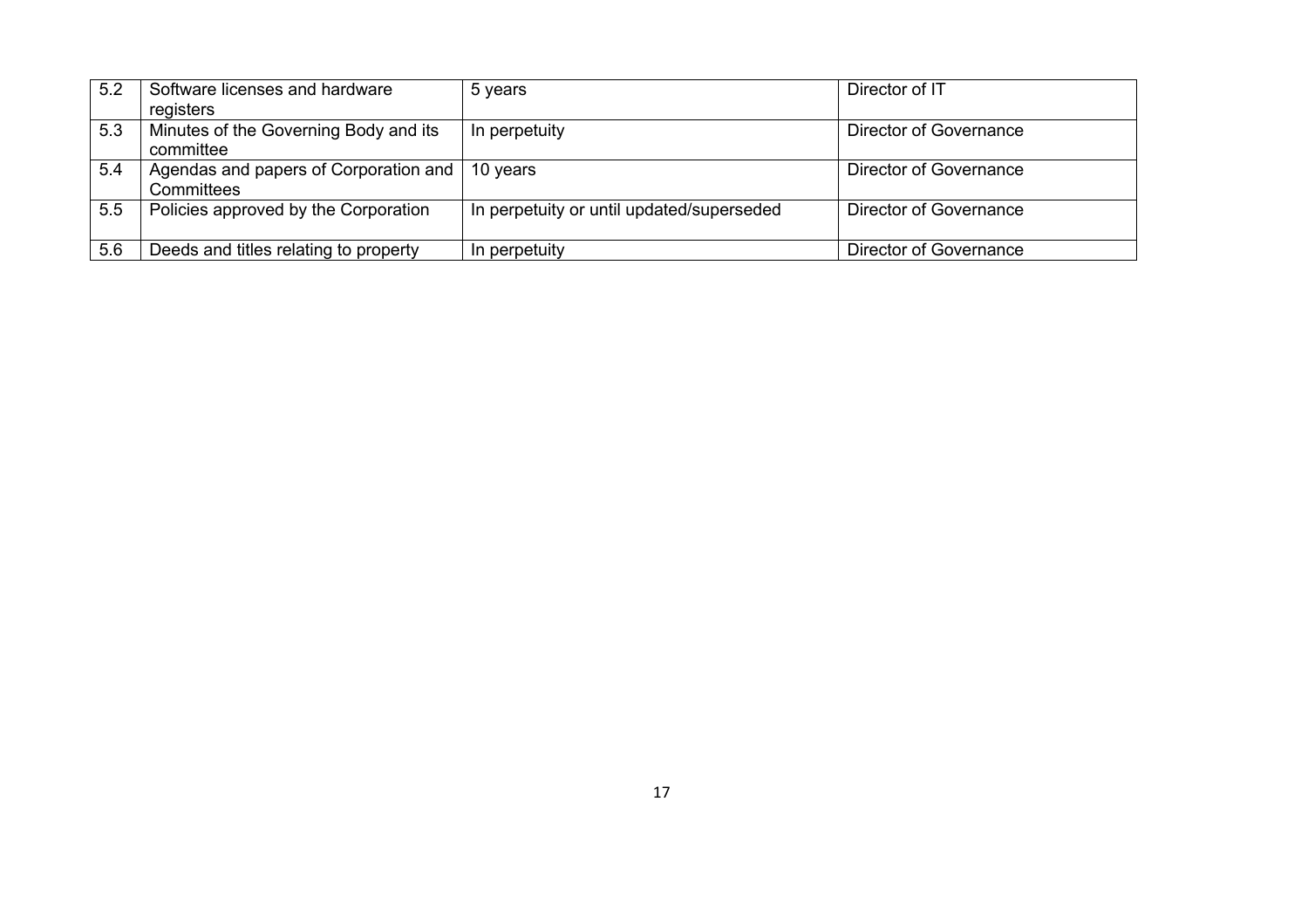#### **Data Breach Policy and Procedures**

## **1. Introduction**

- 1.1 Every care is taken to protect personal data from incidents (either accidentally or deliberately) to avoid a data protection breach that could compromise security.
- 1.2 Compromise of information or confidentiality may result in harm to staff or students, reputational damage or legislative non-compliance, and ultimately a fine from the ICO.

#### **2. Purpose and Scope**

- 2.1 The Group's data breach policy should be read in conjunction with its data protection policy and has been designed to ensure the security of all personal data during its lifecycle. It sets out the procedure to be followed to ensure a consistent and effective approach is in place for managing data breach and information security incidents across the Group.
- 2.2 This policy relates to all personal and special categories (sensitive) data held by the Group regardless of format.
- 2.3 This policy applies to all staff and students at the Group. This includes temporary, agency staff, contractors, consultants, suppliers and data processors working for, or on behalf of the Group.
- 2.4 The objective of this policy is to contain any breaches, to minimise the risk associated with the breach and consider what action is necessary to secure personal data and prevent further breaches.

#### **3. Definitions / Types of Breach**

- 3.1 For the purpose of this policy, data security breaches include both confirmed and suspected incidents.
- 3.2 An incident in the context of this policy is an event or action which may compromise the confidentiality, integrity or availability of systems or data, either accidentally or deliberately, and has caused or has the potential to cause damage to the Group's information assets and / or reputation.
- 3.3 An incident includes but is not restricted to, the following:
	- loss or theft of confidential or sensitive data or equipment on which such data is stored (e.g. loss of laptop, USB stick, iPad / tablet device, or paper record);
	- equipment theft or failure:
	- system failure;
	- unauthorised use of, access to or modification of data or information systems;
	- attempts (failed or successful) to gain unauthorised access to information or IT system(s);
	- unauthorised disclosure of sensitive / confidential data;
	- website defacement:
	- hacking attack:
	- unforeseen circumstances such as a fire or flood;
	- human error;
	- cases where information is obtained by deceiving the organisation who holds it.

#### **4. Reporting an incident**

- 4.1 Any individual who accesses, uses or manages the Group's information is responsible for reporting data breach and information security incidents immediately to the Data Protection Officer.
- 4.2 If the breach occurs or is discovered outside normal working hours, it must be reported as soon as is practicable.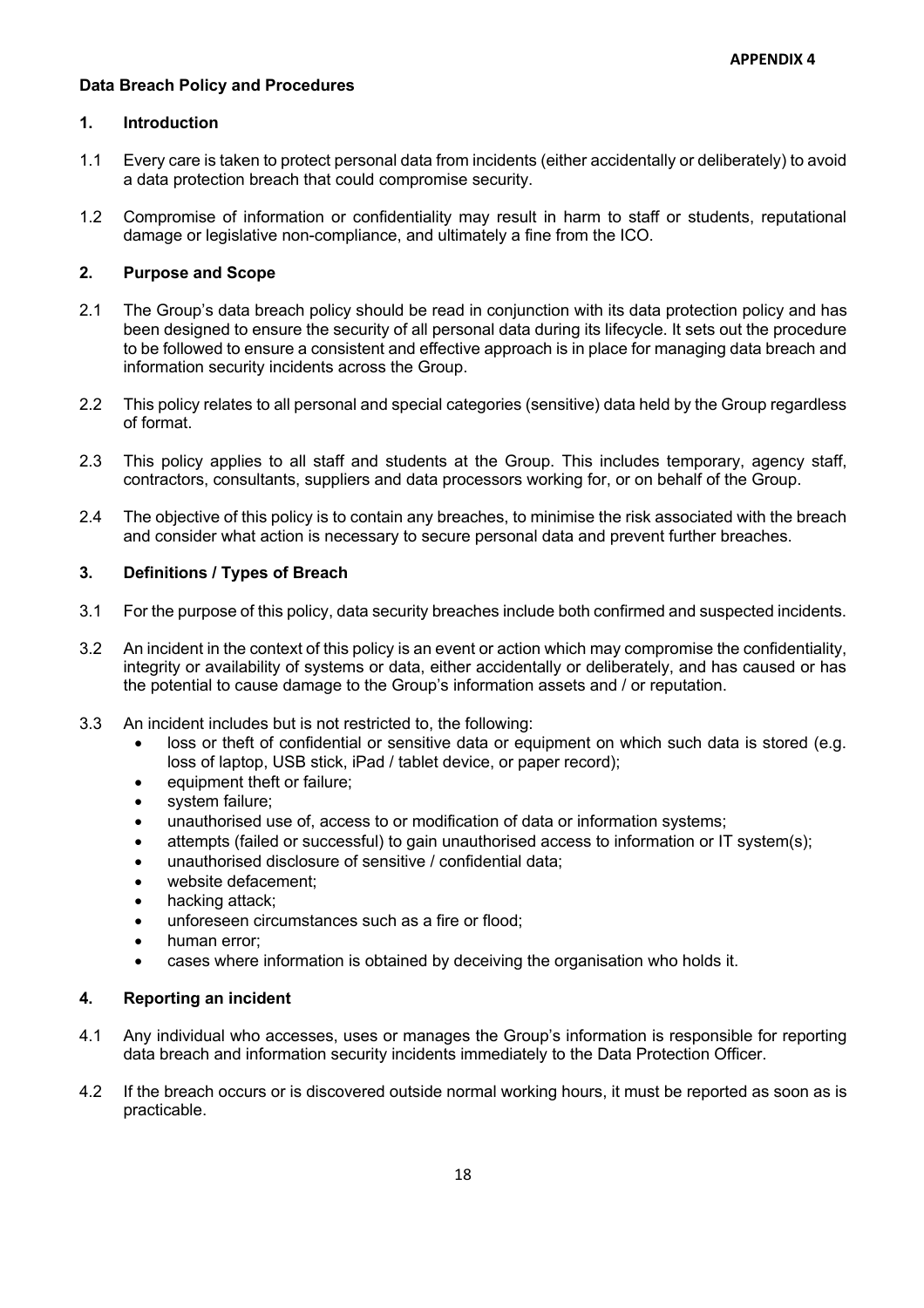- 4.3 The report must include full and accurate details of the incident, when the breach occurred (dates and times), who is reporting it, if the data relates to people, the nature of the information, and how many individuals are involved. A Data Breach Report form should be completed as part of the reporting process (refer to Appendix 5).
- 4.4 All staff should be aware that any breach of Data Protection legislation may result in the Group's Disciplinary Procedures being instigated.

#### **5. Containment and recovery**

- 5.1 The Data Protection Officer (DPO) will firstly determine if the breach is still occurring. If so, the appropriate steps will be taken immediately to minimise the effect of the breach.
- 5.2 An initial assessment will be made by the DPO in liaison with the relevant designated data controller to establish the severity of the breach and will decided whether an investigation needs to take place or not. If the DPO decides that the severity of the case requires an investigation then an investigating officer (IO) will be appointed; this will usually be a designated data controller from another department within the Group.
- 5.3 The IO will establish whether there is anything that can be done to recover any losses and limit the damage the breach could cause.
- 5.4 The DPO (and the IO, if an investigation is warranted) will establish who may need to be notified as part of the initial containment and will inform the police, where appropriate.
- 5.6 The DPO (and the IO, if an investigation is warranted) in liaison with designated data controller will determine the suitable course of action to be taken to ensure a resolution to the incident.

#### **6. Investigation and risk assessment**

- 6.1 If a decision is made to appoint an IO, they will undertake an investigation immediately, if possible, within 24 hours of the breach being discovered / reported.
- 6.2 The IO will investigate the breach and assess the risks associated with it, for example, the potential adverse consequences for individuals, how serious or substantial those are and how likely they are to occur.
- 6.3 The investigation will take into account the following:
	- the type of data involved;
	- its sensitivity;
	- the protections in place (e.g. encryptions);
	- what has happened to the data (e.g. has it been lost or stolen):
	- whether the data could be put to any illegal or inappropriate use;
	- data subject(s) affected by the breach, number of individuals involved and the potential effects on those data subject(s);
	- whether there are wider consequences to the breach.

## **7. Notification**

- 7.1 The DPO in liaison with the IO (if appointed) and the designated data controller will establish whether the Information Commissioner's Office will need to be notified of the breach, and if so, notify them within 72 hours of becoming aware of the breach.
- 7.2 Every incident will be assessed on a case by case basis; however, the following will need to be considered:
	- whether the breach is likely to result in a high risk of adversely affecting individuals' rights and freedoms under Data Protection legislation;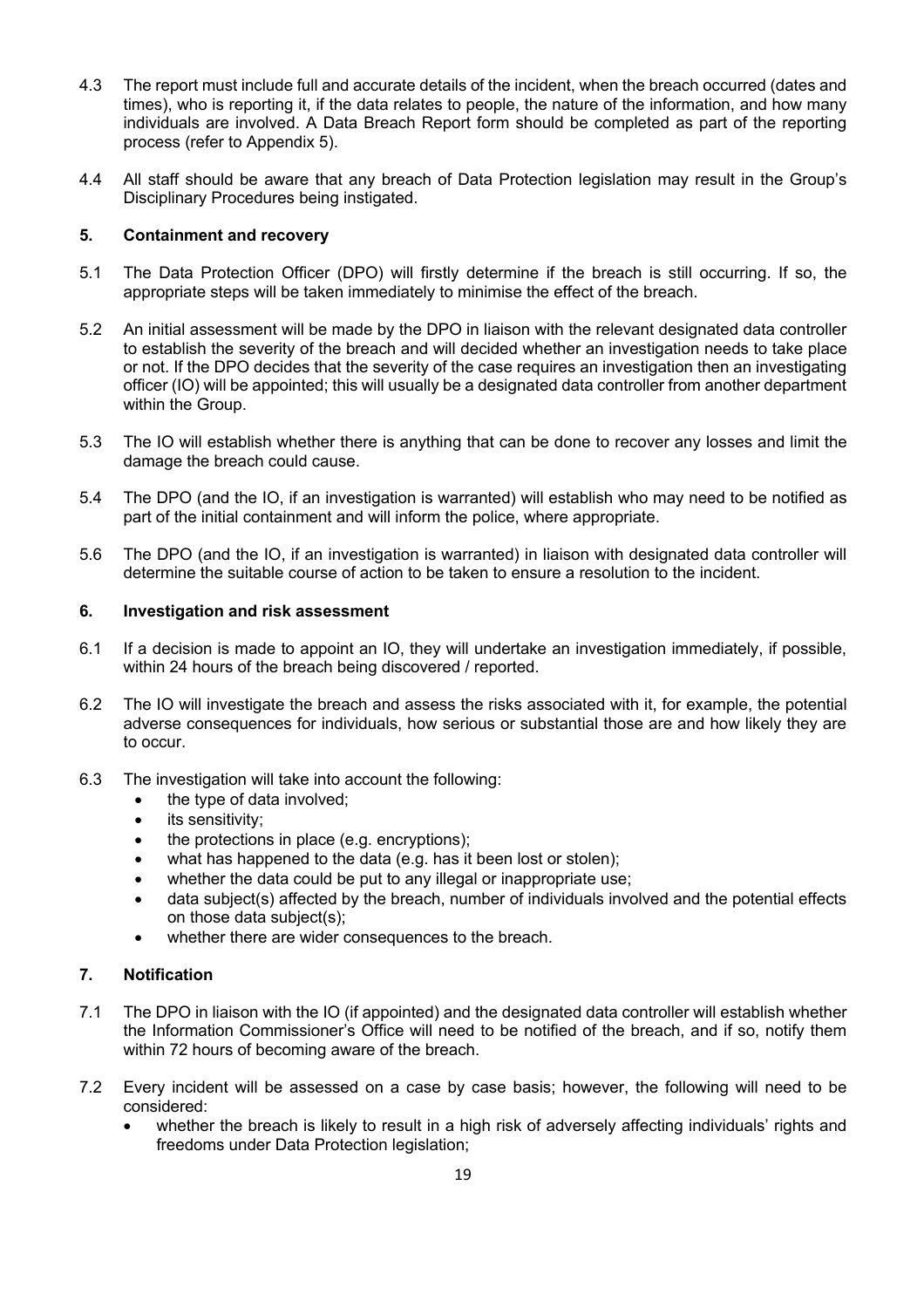- Individual Rights as defined by the ICO: https://ico.org.uk/for-organisations/guide-to-the-generaldata-protection-regulation-gdpr/individual-rights/
- whether notification would assist the individual(s) affected (e.g. could they act on the information to mitigate risks);
- whether notification would help prevent the unauthorised or unlawful use of personal data;
- whether there are any legal / contractual notification requirements;
- the dangers of over notifying. Not every incident warrants notification and over notification may cause disproportionate enquiries and work.
- 7.3 An individual or individuals whose personal data has/have been affected by the incident, and where it has been considered likely to result in a high risk of adversely affecting their rights and freedoms, will be informed without undue delay. Notification will include a description of how and when the breach occurred and the data involved. Specific and clear advice will be given on what they can do to protect themselves, and include what action has already been taken to mitigate the risks. Individuals will also be provided with a way in which they can contact the Group for further information or to ask questions on what has occurred.
- 7.4 The DPO (and IO if appointed) will consider notifying third parties such as the police, insurers, banks or credit card companies, and trade unions. This would be appropriate where illegal activity is known or is believed to have occurred, or where there is a risk that illegal activity might occur in the future.
- 7.5 The DPO, in consultation with the Group Leadership Team will consider whether communications and marketing team should be informed regarding a press release and to be ready to handle any incoming press enquiries.
- 7.6 A record will be kept of any personal data breach, regardless of whether notification was required.

#### **8. Evaluation and response**

- 8.1 Once the initial incident is contained, the DPO will carry out a full review of the causes of the breach; the effectiveness of the response(s) and whether any changes to systems, policies and procedures should be undertaken.
- 8.2 Existing controls will be reviewed to determine their adequacy, and whether any corrective action should be taken to minimise the risk of similar incidents occurring.
- 8.3 The review will consider:
	- where and how personal data is held and where and how it is stored;
	- where the biggest risks lie including identifying potential weak points within existing security measures;
	- whether methods of transmission are secure; sharing minimum amount of data necessary;
	- staff awareness:
	- implementing a data breach plan and identifying a group of individuals responsible for reacting to reported breaches of security.
- 8.4 If deemed necessary, a report recommending any changes to systems, policies and procedures will be considered by the Group Leadership Team.
- 8.5 The Audit Committee will be informed of any data breaches that have occurred since their last meeting. If no data breaches have occurred to a year the audit committee will informed of a nil return on annual basis (usually at their October meeting).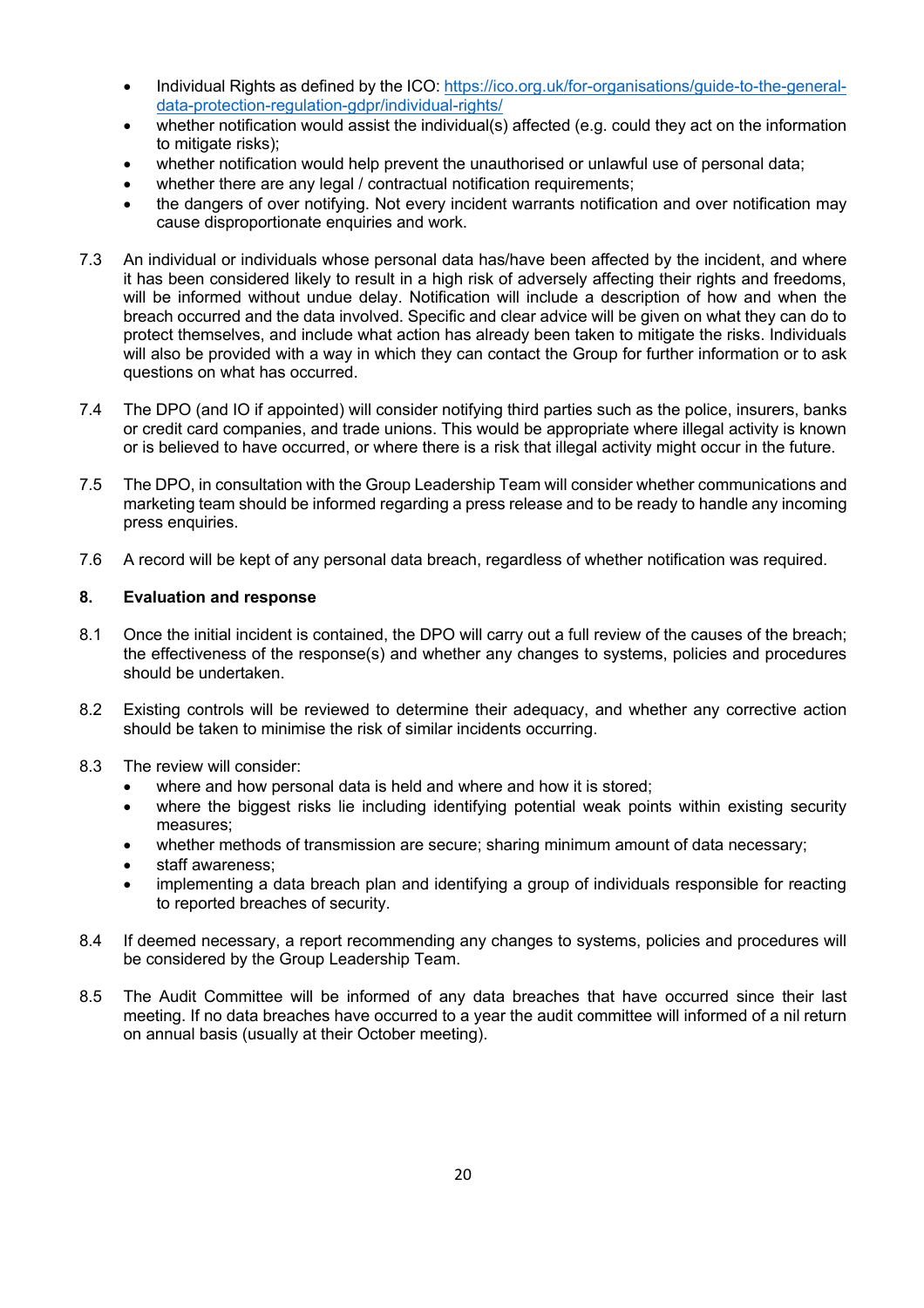## **CAPITAL CITY COLLEGE GROUP**

#### **DATA BREACH REPORT FORM**

Please act promptly to report any data breaches. If you discover a data breach, please notify your line manager / head of department immediately.

Please complete this notification form and email to graham.drummond@capitalccg.ac.uk

| Date incident was discovered:                                                                     |  |
|---------------------------------------------------------------------------------------------------|--|
| Date(s) of incident:                                                                              |  |
| Place of incident:                                                                                |  |
| Name<br>reporting<br>of<br>person<br>incident:                                                    |  |
| details of<br>Contact<br>person<br>incident<br>(email<br>reporting<br>address, telephone number): |  |
| Brief description of incident or<br>details of the information lost:                              |  |
| Number<br>of<br>Subjects<br>Data                                                                  |  |
| affected, if known                                                                                |  |
| Has any personal data been<br>placed at risk? If, so please<br>provide details:                   |  |
| Brief description of any action<br>taken at the time of discovery:                                |  |
| For use by the Data Protection<br>Officer                                                         |  |
| Received by:                                                                                      |  |
| On (date):                                                                                        |  |
| Forwarded for action to:                                                                          |  |
| On (date):                                                                                        |  |